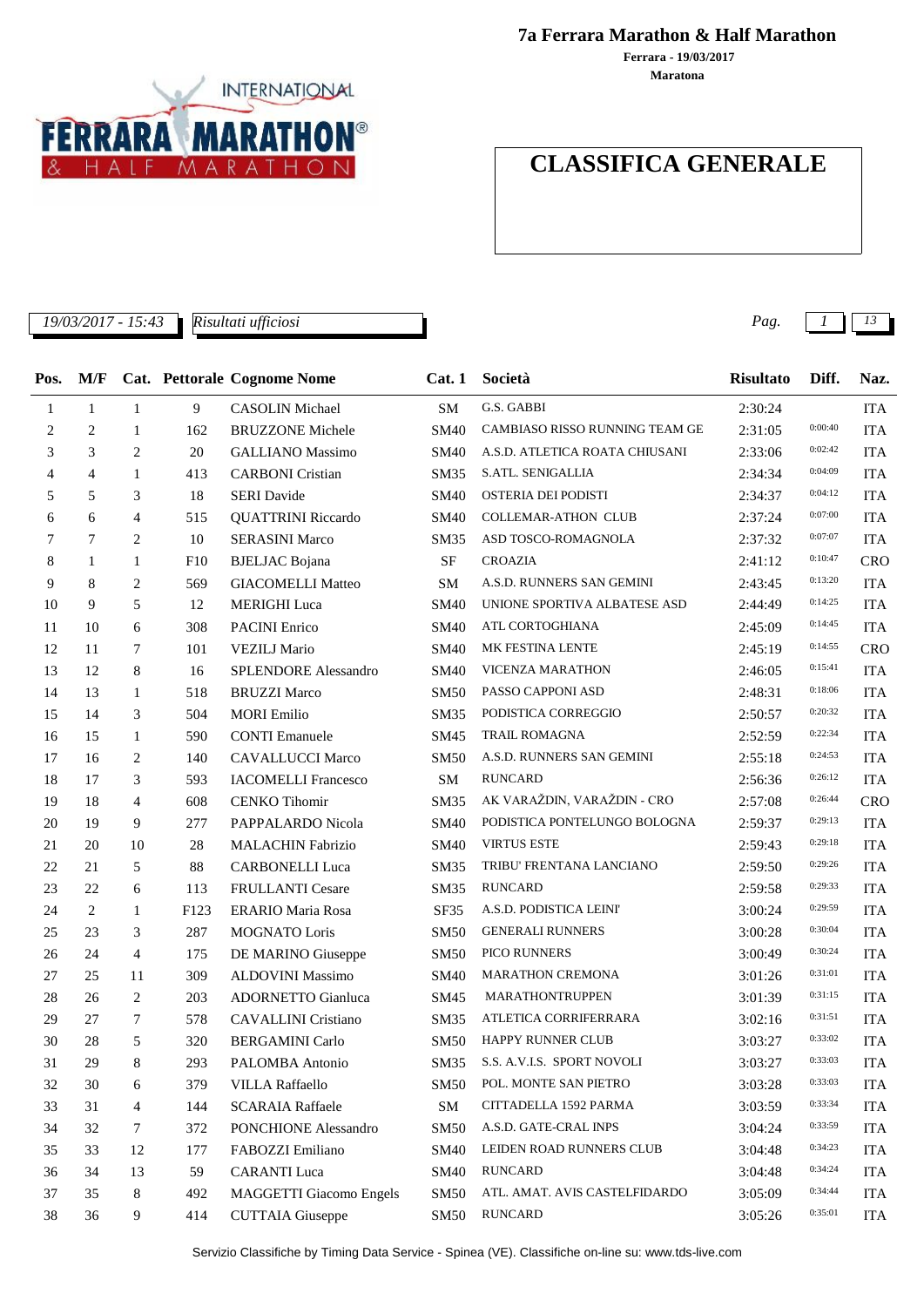| Pos. | M/F            |                |     | Cat. Pettorale Cognome Nome      | Cat.1       | Società                            | <b>Risultato</b> | Diff.   | Naz.       |
|------|----------------|----------------|-----|----------------------------------|-------------|------------------------------------|------------------|---------|------------|
| 39   | 37             | 9              | 244 | <b>ANGIONI Nicola</b>            | <b>SM35</b> | MARATHON CREMONA                   | 3:07:28          | 0:37:03 | <b>ITA</b> |
| 40   | 38             | 5              | 615 | VUKOVIĆ Izidor                   | SM          | AK SLJEME, ZAGREB - CRO            | 3:08:02          | 0:37:38 | CRO        |
| 41   | 39             | 14             | 579 | SAIEVA Maximiliano               | <b>SM40</b> | ATLETICA CORRIFERRARA              | 3:08:22          | 0:37:57 | <b>ITA</b> |
| 42   | 40             | 10             | 63  | <b>RAPEZZI</b> Ettore            | <b>SM50</b> | PODISTICA PONTELUNGO BOLOGNA       | 3:08:36          | 0:38:12 | <b>ITA</b> |
| 43   | 41             | 3              | 343 | <b>BIANCHINI</b> David           | SM45        | ATL.BORGO A BUGGIANO               | 3:10:18          | 0:39:54 | <b>ITA</b> |
| 44   | 3              | $\mathbf{1}$   | F91 | PIZZA Natascia                   | <b>SF40</b> | <b>G.S. CARLO BUTTARELLI</b>       | 3:10:31          | 0:40:06 | <b>ITA</b> |
| 45   | 42             | 15             | 503 | <b>MENGHINI Franco</b>           | <b>SM40</b> | ATL. REGGIO ASD                    | 3:10:33          | 0:40:08 | <b>ITA</b> |
| 46   | 43             | 10             | 319 | SIRIO Giacomo                    | SM35        | A.S.C.D. SILVANO FEDI              | 3:11:57          | 0:41:33 | <b>ITA</b> |
| 47   | 44             | 16             | 382 | <b>ROSI</b> Emanuele             | <b>SM40</b> | U.P.R. MONTEMARCIANO A.S.D.        | 3:12:21          | 0:41:57 | <b>ITA</b> |
| 48   | 45             | 11             | 269 | <b>SERAFINI Stefano</b>          | SM35        | <b>G.P. AVIS FORLI</b>             | 3:12:35          | 0:42:11 | <b>ITA</b> |
| 49   | 46             | 17             | 349 | <b>GRECO</b> Davide              | <b>SM40</b> | <b>ASD ACTIVE</b>                  | 3:12:46          | 0:42:22 | <b>ITA</b> |
| 50   | 47             | 11             | 79  | <b>BENEDETTI Alessandro</b>      | <b>SM50</b> | CALCATERRA SPORT ASD               | 3:12:48          | 0:42:24 | <b>ITA</b> |
| 51   | 48             | 18             | 193 | PADERNO Alessandro               | <b>SM40</b> |                                    | 3:13:06          | 0:42:42 | <b>ITA</b> |
| 52   | 49             | $\overline{4}$ | 519 | <b>TESINI</b> Davide             | SM45        | PASSO CAPPONI ASD                  | 3:13:20          | 0:42:56 | <b>ITA</b> |
| 53   | 50             | 19             | 574 | <b>BALZARETTI Christian</b>      | <b>SM40</b> | VERDE PISELLO GROUP MILANO         | 3:14:05          | 0:43:40 | <b>ITA</b> |
| 54   | 51             | 12             | 626 | FARINA Massimo                   | SM35        | A.S.D. ATL. MARCIATORI MUGELLO     | 3:14:24          | 0:43:59 | <b>ITA</b> |
| 55   | 52             | 1              | 290 | <b>SABATTINI Raffaele</b>        | SM55        | A.S.D. MISANO PODISMO              | 3:14:25          | 0:44:00 | <b>ITA</b> |
| 56   | 53             | 13             | 283 | <b>ARMIENTO Alessandro</b>       | SM35        | <b>RUNCARD</b>                     | 3:15:04          | 0:44:39 | <b>ITA</b> |
| 57   | 54             | 20             | 273 | <b>NERI</b> Filippo              | <b>SM40</b> | <b>SWISS ATHLETICS</b>             | 3:15:06          | 0:44:42 | SUI        |
| 58   | 55             | 5              | 580 | <b>MORRI Roberto</b>             | SM45        | A.S.D. DINAMO SPORT                | 3:15:32          | 0:45:08 | <b>ITA</b> |
| 59   | 56             | 14             | 596 | MASPES Francesco Luigi           | SM35        | RUNNING SARONNO                    | 3:16:18          | 0:45:54 | <b>ITA</b> |
| 60   | 57             | 6              | 465 | <b>BIAGI</b> Luigi               | SM          | G.P.A. SAN MARINO                  | 3:16:41          | 0:46:17 | <b>SMR</b> |
| 61   | 58             | 21             | 226 | <b>OGLIO</b> Aurelio             | <b>SM40</b> | PODISMO SP. VARESOTTO              | 3:16:53          | 0:46:28 | <b>ITA</b> |
| 62   | 59             | 22             | 111 | <b>MARZOLLA Rossano</b>          | <b>SM40</b> | <b>RUNCARD</b>                     | 3:17:02          | 0:46:37 | <b>ITA</b> |
| 63   | 60             | 12             | 426 | <b>GARDENGHI Paolo</b>           | <b>SM50</b> | POL. PORTA SARAGOZZA               | 3:17:52          | 0:47:28 | <b>ITA</b> |
| 64   | 61             | 13             | 133 | <b>TORA Lodovico</b>             | <b>SM50</b> | G.P. AVIS POL. MALAVICINA          | 3:17:58          | 0:47:33 | <b>ITA</b> |
| 65   | 62             | 15             | 511 | <b>GUERRA Manuel</b>             | SM35        | <b>ATL.VICENTINA</b>               | 3:18:23          | 0:47:59 | <b>ESP</b> |
| 66   | 63             | 6              | 390 | <b>BORGHI</b> Luciano            | SM45        | ATL. BONDENO                       | 3:18:25          | 0:48:00 | <b>ITA</b> |
| 67   | 64             | $\tau$         | 131 | POLI Roberto                     | SM45        | G.P. LA GUGLIA                     | 3:18:31          | 0:48:07 | <b>ITA</b> |
| 68   | 65             | 14             | 152 | <b>BEDOLO Umberto</b>            | <b>SM50</b> | <b>RUNCARD</b>                     | 3:18:42          | 0:48:18 | <b>ITA</b> |
| 69   | 66             | 2              | 168 | <b>BARBIERO</b> Pilade           | SM55        | <b>MARCIATORI MOZZATESI</b>        | 3:18:55          | 0:48:30 | <b>ITA</b> |
| 70   | 67             | 8              | 562 | FABBRINO Stanislao               | SM45        | <b>GRUPPO PODISTI MONSELICENSI</b> | 3:19:21          | 0:48:57 | <b>ITA</b> |
| 71   | 68             | 9              | 563 | <b>CILLARIO Milko</b>            | SM45        | <b>GRUPPO PODISTI MONSELICENSI</b> | 3:19:22          | 0:48:57 | <b>ITA</b> |
| 72   | 69             | $\tau$         | 89  | <b>COMINETTI Nicola</b>          | SM          | <b>RUNCARD</b>                     | 3:19:41          | 0:49:16 | <b>ITA</b> |
| 73   | 70             | 10             | 475 | FREGNANI Cristiano               | SM45        | A.S. 100 KM DEL PASSATORE          | 3:20:11          | 0:49:47 | <b>ITA</b> |
| 74   | 71             | 16             | 613 | SAKAČ Ivan                       | SM35        | AK SLJEME, ZAGREB - CRO            | 3:20:56          | 0:50:31 | <b>CRO</b> |
| 75   | 72             | 15             | 541 | <b>SCALINI Roberto</b>           | <b>SM50</b> | POL. PORTA SARAGOZZA               | 3:21:20          | 0:50:55 | <b>ITA</b> |
| 76   | 73             | 16             | 305 | <b>VECCHI Massimo</b>            | <b>SM50</b> | S.G.LA PATRIA 1879 CARPI           | 3:21:57          | 0:51:32 | <b>ITA</b> |
| 77   | 74             | 23             | 36  | <b>MAZZANTI Marco</b>            | SM40        | PASSO CAPPONI ASD                  | 3:22:00          | 0:51:35 | <b>ITA</b> |
| 78   | 75             | 24             | 87  | <b>TOFFETTI Massimo</b>          | <b>SM40</b> | G.S. ZELOFORAMAGNO                 | 3:22:18          | 0:51:54 | <b>ITA</b> |
| 79   | 76             | $\mathbf{1}$   | 206 | <b>MAIOLINI</b> Antonio Vittorio | <b>SM60</b> | ASD MAGIC RUNNERS TAGLIACOZZO      | 3:22:39          | 0:52:15 | <b>ITA</b> |
| 80   | 77             | 3              | 521 | <b>CURSI</b> Dorando             | SM55        | A.S.D. PODISTICA VALMISA           | 3:22:53          | 0:52:29 | <b>ITA</b> |
| 81   | 78             | 11             | 534 | PISCIOLI Vasco                   | SM45        | <b>RUNNERS SALO'</b>               | 3:22:56          | 0:52:32 | <b>ITA</b> |
| 82   | 79             | 25             | 428 | <b>OGNIBENE Fabrizio</b>         | <b>SM40</b> | POL. PORTA SARAGOZZA               | 3:22:59          | 0:52:35 | <b>ITA</b> |
| 83   | 80             | $\overline{4}$ | 96  | <b>BOSNIC Oliver</b>             | SM55        | MK FESTINA LENTE                   | 3:23:06          | 0:52:41 | <b>CRO</b> |
| 84   | 81             | 26             | 412 | TARTARELLI Mirko                 | <b>SM40</b> | S.ATL. SENIGALLIA                  | 3:23:35          | 0:53:11 | <b>ITA</b> |
| 85   | 82             | 27             | 142 | TEDESCO Francesco                | <b>SM40</b> | PODISTICA ARONA                    | 3:23:47          | 0:53:23 | <b>ITA</b> |
| 86   | $\overline{4}$ | 2              | F36 | RAFFAETA' Melania                | SF35        | G.S. ORECCHIELLA GARFAGNANA        | 3:23:59          | 0:53:34 | <b>ITA</b> |
| 87   | 83             | 17             | 173 | <b>BAROZZI</b> Gianluca          | <b>SM50</b> | <b>RUNCARD</b>                     | 3:24:06          | 0:53:41 | <b>ITA</b> |
| 88   | 84             | 12             | 572 | <b>COSTANTINI Paolo</b>          | SM45        | <b>RUNCARD</b>                     | 3:24:19          | 0:53:55 | <b>ITA</b> |
| 89   | 85             | 17             | 312 | LUSETTI Giuseppe                 | SM35        | CROCERA STADIUM S.S.D.R.L.         | 3:24:20          | 0:53:55 | <b>ITA</b> |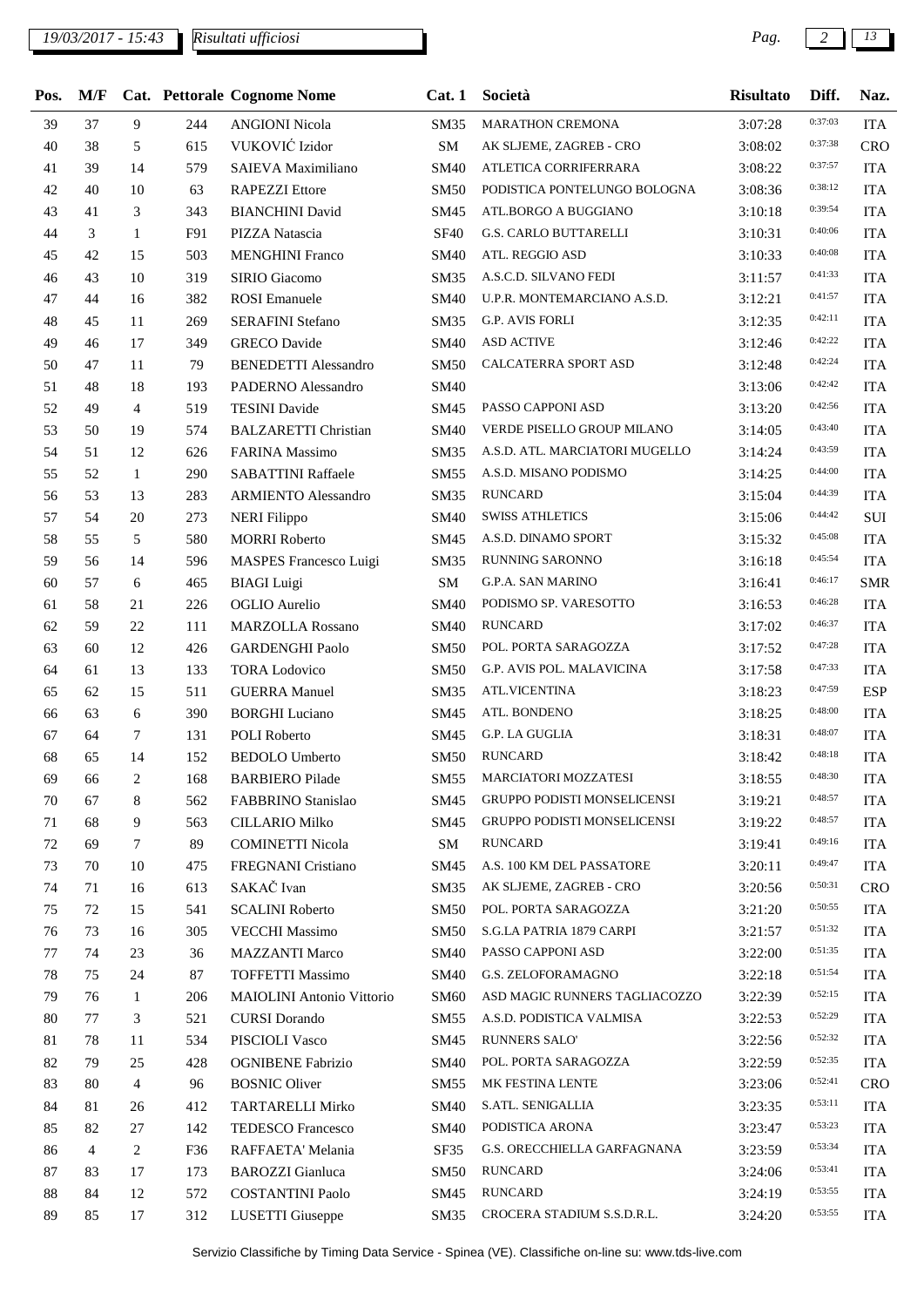## *19/03/2017 - 15:43 Pag. 3 13*

| Pos. | M/F    |                |      | Cat. Pettorale Cognome Nome | Cat.1            | Società                        | <b>Risultato</b> | Diff.   | Naz.       |
|------|--------|----------------|------|-----------------------------|------------------|--------------------------------|------------------|---------|------------|
| 90   | 86     | 13             | 158  | <b>LASAGNA</b> Lorenzo      | SM45             | CITTADELLA 1592 PARMA          | 3:24:31          | 0:54:06 | <b>ITA</b> |
| 91   | 87     | 28             | 369  | RUSCELLI Davide             | <b>SM40</b>      | A.S.D. MISANO PODISMO          | 3:24:33          | 0:54:09 | <b>ITA</b> |
| 92   | 88     | 18             | 46   | ROMITO Rodolfo              | <b>SM50</b>      | ASSINDUSTRIA SPORT PADOVA      | 3:24:51          | 0:54:27 | <b>ITA</b> |
| 93   | 5      | 2              | F144 | <b>VOGEL Joy Marie</b>      | SF               | ATLETICA CORRIFERRARA          | 3:24:55          | 0:54:30 | <b>ITA</b> |
| 94   | 89     | 19             | 67   | CAVALLINI Werther           | <b>SM50</b>      | <b>RUNCARD</b>                 | 3:24:57          | 0:54:32 | <b>ITA</b> |
| 95   | 90     | 14             | 556  | MAZZUCCHELLI Luca           | SM45             | UISP PROVINCIALE BOLOGNA       | 3:24:59          | 0:54:34 | <b>ITA</b> |
| 96   | 91     | 20             | 75   | <b>GAZZA Paolo</b>          | <b>SM50</b>      | <b>RUNCARD</b>                 | 3:25:00          | 0:54:36 | <b>ITA</b> |
| 97   | 6      | $\mathfrak{2}$ | F69  | <b>GIRELLI</b> Amelia       | <b>SF40</b>      | LA FULMINEA RUNNING TEAM SINCE | 3:25:28          | 0:55:03 | <b>ITA</b> |
| 98   | 92     | 8              | 306  | <b>DONATO Davide</b>        | <b>SM</b>        | ATL. PIACENZA                  | 3:25:39          | 0:55:15 | <b>ITA</b> |
| 99   | 93     | 18             | 445  | <b>ROTARU Vitalie</b>       | <b>SM35</b>      | ATLETICA CORRIFERRARA          | 3:25:46          | 0:55:22 | <b>ITA</b> |
| 100  | 94     | 5              | 182  | <b>CROCIANI</b> Denis       | <b>SM55</b>      | G.P. ENDAS CESENA              | 3:25:50          | 0:55:25 | <b>ITA</b> |
| 101  | 95     | 19             | 108  | <b>CAGNANI</b> Luca         | SM35             | ATL. IMOLA SACMI AVIS          | 3:26:03          | 0:55:38 | <b>ITA</b> |
| 102  | 96     | 15             | 192  | <b>ANGELICI Michele</b>     | SM45             | A.S.D. RUNNERS SAN GEMINI      | 3:26:03          | 0:55:38 | <b>ITA</b> |
| 103  | 97     | 20             | 71   | <b>LOGAN</b> James          | <b>SM35</b>      | <b>RUNCARD</b>                 | 3:26:35          | 0:56:11 | <b>NIR</b> |
| 104  | 98     | 29             | 628  | NEGRONI Fabio               | <b>SM40</b>      | ATL. AVIS CASTEL S.PIETRO      | 3:26:37          | 0:56:13 | <b>ITA</b> |
| 105  | 99     | 9              | 529  | MILANI Alberto              | ${\bf SM}$       | PASSO CAPPONI ASD              | 3:26:40          | 0:56:15 | <b>ITA</b> |
| 106  | 100    | 21             | 332  | <b>BALDASSARRE Antonio</b>  | <b>SM50</b>      | NUOVA PODISTICA LATINA         | 3:27:02          | 0:56:37 | <b>ITA</b> |
| 107  | 101    | 6              | 102  | <b>DUKIC</b> Damir          | SM55             | MK FESTINA LENTE               | 3:27:22          | 0:56:58 | CRO        |
| 108  | 102    | 21             | 297  | LANDI Luca                  | <b>SM35</b>      | <b>COLLEMAR-ATHON CLUB</b>     | 3:27:32          | 0:57:07 | <b>ITA</b> |
| 109  | 103    | 16             | 499  | <b>IERVOLINO Alfonso</b>    | SM45             | PASSO CAPPONI ASD              | 3:27:34          | 0:57:10 | <b>ITA</b> |
| 110  | 104    | 17             | 592  | <b>ROVERSI Matteo</b>       | SM45             | <b>RUNCARD</b>                 | 3:27:38          | 0:57:14 | <b>ITA</b> |
| 111  | 105    | 18             | 363  | <b>CARONNI Walter</b>       | SM45             | SSD RCS ACTIVE TEAM A R.L.     | 3:27:47          | 0:57:23 | <b>ITA</b> |
| 112  | 106    | 19             | 300  | <b>BERTASI Mirco</b>        | SM45             | ATL. BONDENO                   | 3:27:51          | 0:57:26 | <b>ITA</b> |
| 113  | 107    | 30             | 361  | ALIBARDI Tiziano            | <b>SM40</b>      | A.S.D. CENTRO FITNESS MONTELLO | 3:27:54          | 0:57:29 | <b>ITA</b> |
| 114  | 108    | 20             | 224  | <b>BRESCIANI</b> Giampaolo  | SM45             | GR.PODISTICO AVIS TAGLIO DI PO | 3:27:54          | 0:57:30 | <b>ITA</b> |
| 115  | 109    | 31             | 375  | RIGONI Carlo Alberto        | <b>SM40</b>      | PODISTI ADRIA                  | 3:27:56          | 0:57:31 | <b>ITA</b> |
| 116  | 110    | 21             | 330  | RIZZI Lucio                 | SM45             | <b>RUNCARD</b>                 | 3:28:05          | 0:57:41 | <b>ITA</b> |
| 117  | 111    | 32             | 374  | <b>BORIOSI</b> Massimo      | <b>SM40</b>      | ATLETICA AVIS SANSEPOLCRO      | 3:28:20          | 0:57:55 | <b>ITA</b> |
| 118  | 112    | 22             | 219  | PELLEGRINO Domenico         | <b>SM50</b>      | <b>RUNCARD</b>                 | 3:28:22          | 0:57:57 | <b>ITA</b> |
| 119  | $\tau$ | 3              | F90  | LAZZARI Laura               | <b>SF40</b>      | ATLETICA CORRIFERRARA          | 3:28:24          | 0:58:00 | <b>ITA</b> |
| 120  | 113    | 22             | 151  | <b>SPITTI Saverio</b>       | SM45             | RUNCARD                        | 3:28:31          | 0:58:07 | <b>ITA</b> |
| 121  | 114    | 10             | 171  | <b>BOLDRINI</b> Davide      | SM               | ATL. GNARRO JET MATTEI         | 3:28:31          | 0:58:07 | <b>ITA</b> |
| 122  | 8      | 3              | F116 | CAGLIANO Lucia              | SF35             | A.S.D. OLIMPIA RUNNERS         | 3:28:32          | 0:58:07 | <b>ITA</b> |
| 123  | 115    | 22             | 174  | <b>ANDRIELLI Germano</b>    | <b>SM35</b>      | A.S.D. RUNNERS SAN GEMINI      | 3:28:34          | 0:58:10 | <b>ITA</b> |
| 124  | 116    | 23             | 304  | <b>WURM Harald</b>          | <b>SM50</b>      | <b>RUNCARD</b>                 | 3:28:43          | 0:58:19 | <b>AUT</b> |
| 125  | 117    | 24             | 176  | SIZZI Luigi                 | <b>SM50</b>      | POD. MISERICORDIA AGLIANESE 19 | 3:28:50          | 0:58:25 | <b>ITA</b> |
| 126  | 118    | 25             | 68   | <b>MAGGIONI Roberto</b>     | <b>SM50</b>      | G.S. AVIS OGGIONO              | 3:28:56          | 0:58:31 | <b>ITA</b> |
| 127  | 9      | $\mathbf{1}$   | F62  | DALL'ANESE Marilena         | SF <sub>50</sub> | ATLETICA AVIANO                | 3:29:05          | 0:58:41 | <b>ITA</b> |
| 128  | 119    | 26             | 315  | <b>BERTI</b> Claudio        | <b>SM50</b>      | <b>RUNCARD</b>                 | 3:29:08          | 0:58:43 | <b>ITA</b> |
| 129  | 120    | 23             | 555  | <b>VILLA Fabrizio</b>       | SM35             | <b>RUNCARD</b>                 | 3:29:29          | 0:59:05 | <b>ITA</b> |
| 130  | 121    | 33             | 267  | ZERBINATI Luca              | <b>SM40</b>      | PICO RUNNERS                   | 3:29:33          | 0:59:08 | <b>ITA</b> |
| 131  | 122    | 34             | 357  | <b>MORGANTI Claudio</b>     | <b>SM40</b>      | <b>RUNCARD</b>                 | 3:29:35          | 0:59:11 | <b>ITA</b> |
| 132  | 123    | 27             | 581  | PAGANELLI Andrea            | <b>SM50</b>      | G.S. LAMONE                    | 3:29:49          | 0:59:25 | <b>ITA</b> |
| 133  | 124    | 23             | 225  | SESTAIONI Stefano           | SM45             | ATL. CALENZANO                 | 3:29:53          | 0:59:29 | <b>ITA</b> |
| 134  | 125    | 11             | 440  | <b>CREMONINI</b> Gabriele   | SM               | ATLETICA CORRIFERRARA          | 3:29:58          | 0:59:34 | <b>ITA</b> |
| 135  | 126    | 28             | 463  | RODOLFI Michele             | <b>SM50</b>      | ATLETICA MDS PANARIAGROUP ASD  | 3:30:02          | 0:59:38 | <b>ITA</b> |
| 136  | 127    | 24             | 281  | <b>ARMAROLI</b> Antonio     | SM45             | 9,92 RUNNING ASD               | 3:30:13          | 0:59:49 | <b>ITA</b> |
| 137  | 128    | 25             | 471  | GIROLIMETTO Valeriano       | SM45             | A.S.D. OLIMPIA RUNNERS         | 3:30:18          | 0:59:53 | <b>ITA</b> |
| 138  | 129    | 26             | 436  | <b>BALESTRI Paolo</b>       | SM45             | ATL.SANGIOVANNESE 1967         | 3:31:10          | 1:00:45 | <b>ITA</b> |
| 139  | 130    | $\overline{c}$ | 279  | ALIVESI Giuseppino          | SM60             | ALGHERO MARATHON               | 3:31:33          | 1:01:08 | <b>ITA</b> |
| 140  | 131    | 12             | 180  | <b>GRUPPIONI</b> Lorenzo    | SM               | <b>G.P. I CAGNON</b>           | 3:31:41          | 1:01:16 | <b>ITA</b> |
|      |        |                |      |                             |                  |                                |                  |         |            |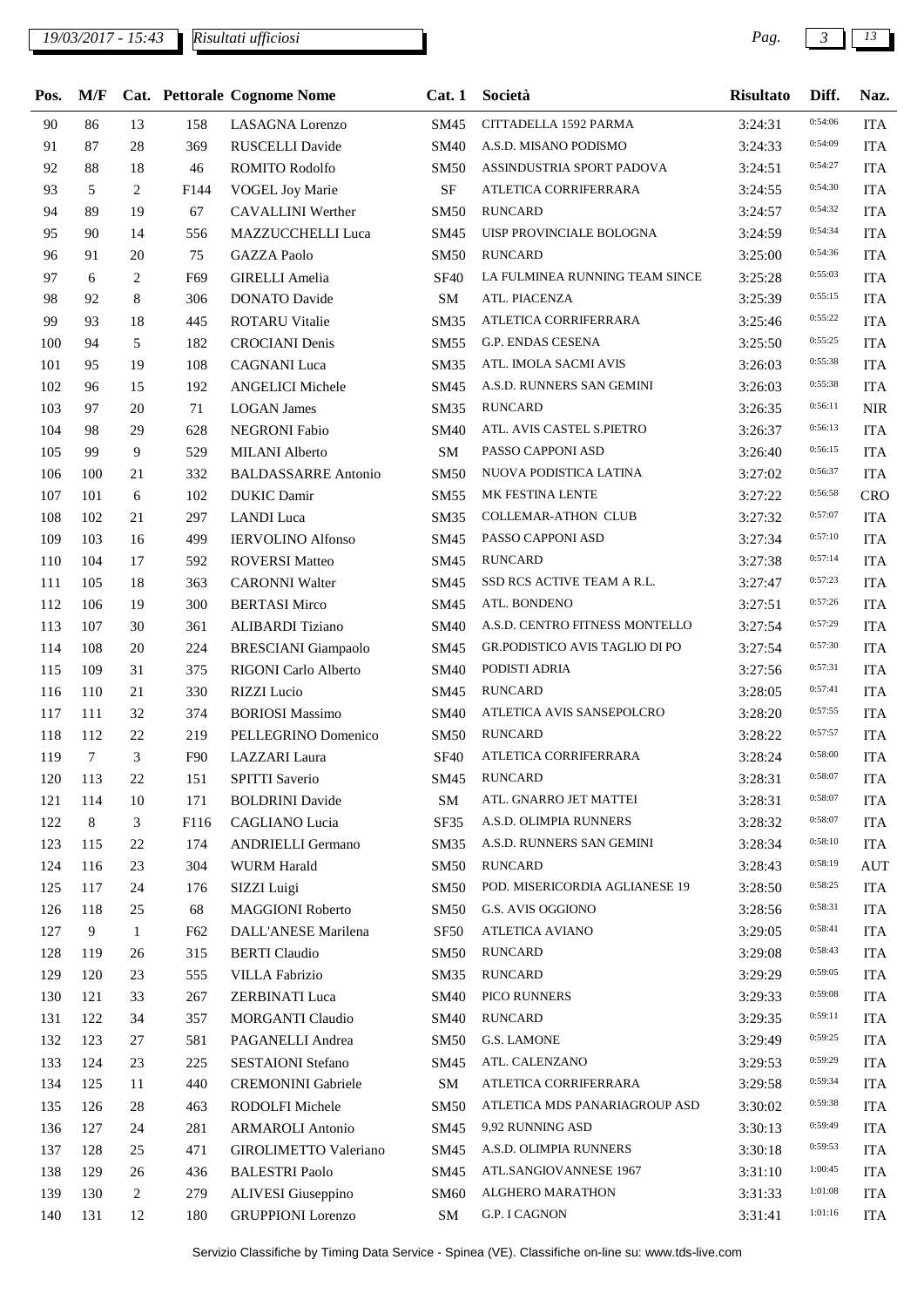## *19/03/2017 - 15:43 Pag. 4 13*

| Pos. |     |                |     | M/F Cat. Pettorale Cognome Nome | Cat.1            | Società                             | <b>Risultato</b> | Diff.   | Naz.       |
|------|-----|----------------|-----|---------------------------------|------------------|-------------------------------------|------------------|---------|------------|
| 141  | 132 | 3              | 434 | <b>BROCCOLI Aroldo</b>          | SM60             | <b>GOLDEN CLUB RIMINI INTERNAT.</b> | 3:31:48          | 1:01:24 | <b>SMR</b> |
| 142  | 10  | $\overline{4}$ | F30 | DEL SINDACO Elide               | <b>SF35</b>      | TRIBU' FRENTANA LANCIANO            | 3:31:54          | 1:01:30 | <b>ITA</b> |
| 143  | 133 | 35             | 135 | <b>BARBONI</b> Samuele          | SM40             | <b>RUNCARD</b>                      | 3:31:58          | 1:01:33 | <b>ITA</b> |
| 144  | 134 | 27             | 600 | PATTARA Antonello               | SM45             | ASD RUNNERS PESCARA                 | 3:32:07          | 1:01:43 | <b>ITA</b> |
| 145  | 135 | 36             | 235 | <b>CURSIO</b> Michele           | <b>SM40</b>      | I PODISTI DI CAPITANATA             | 3:32:10          | 1:01:46 | <b>ITA</b> |
| 146  | 136 | 29             | 549 | FRABETTI Alessandro             | <b>SM50</b>      | ATLETICA CORRIFERRARA               | 3:32:16          | 1:01:52 | <b>ITA</b> |
| 147  | 137 | 37             | 559 | <b>FORMENTI Andrea</b>          | <b>SM40</b>      | G.P. AVIS POL. MALAVICINA           | 3:32:21          | 1:01:57 | <b>ITA</b> |
| 148  | 138 | 28             | 261 | <b>BERTONCELLI Umberto</b>      | SM45             | A.S.D. LA RUSTICA PESCANTINA        | 3:33:14          | 1:02:50 | <b>ITA</b> |
| 149  | 139 | 13             | 325 | <b>ALOTTO Oliviero</b>          | ${\bf SM}$       | SPORTIFICATION                      | 3:33:28          | 1:03:03 | <b>ITA</b> |
| 150  | 140 | 30             | 200 | <b>COLELLA Fabrizio</b>         | <b>SM50</b>      | HAPPY RUNNER CLUB                   | 3:33:35          | 1:03:10 | <b>ITA</b> |
| 151  | 11  | -1             | F50 | PELLI Alessandra                | SF <sub>45</sub> | PODISTICA AVIS DERUTA               | 3:34:01          | 1:03:37 | <b>ITA</b> |
| 152  | 141 | 31             | 460 | LIDA TANZI Luigi                | <b>SM50</b>      | ATLETICA MANARA                     | 3:34:10          | 1:03:45 | <b>ITA</b> |
| 153  | 142 | 38             | 331 | <b>ARCHIMIO</b> Franco          | <b>SM40</b>      | NUOVA PODISTICA LATINA              | 3:34:12          | 1:03:48 | <b>ITA</b> |
| 154  | 143 | 39             | 627 | <b>NEGRI Matteo</b>             | <b>SM40</b>      | ASD ATLETICA MELITO BOLOGNA         | 3:34:14          | 1:03:50 | <b>ITA</b> |
| 155  | 144 | $\overline{4}$ | 70  | RIZZA Giovanni                  | SM60             | <b>RUNNERS PADOVA</b>               | 3:34:15          | 1:03:50 | <b>ITA</b> |
| 156  | 145 | 29             | 303 | <b>BUSON Massimiliano</b>       | SM45             | <b>GRUPPO PODISTI MONSELICENSI</b>  | 3:34:53          | 1:04:28 | <b>ITA</b> |
| 157  | 146 | 5              | 430 | RAMBALDI Tiberio                | SM60             | POL. PORTA SARAGOZZA                | 3:35:11          | 1:04:46 | <b>ITA</b> |
| 158  | 147 | $\tau$         | 344 | <b>GALLIGANI Alberto</b>        | <b>SM55</b>      | ATL.BORGO A BUGGIANO                | 3:35:27          | 1:05:02 | <b>ITA</b> |
| 159  | 148 | 30             | 154 | MENCARELLI Giacomo              | SM45             | ATL. REGGIO ASD                     | 3:35:27          | 1:05:02 | <b>ITA</b> |
| 160  | 149 | 40             | 554 | DIGERONIMO Dario                | <b>SM40</b>      | AMATORI ATL.CHIRIGNAGO              | 3:35:31          | 1:05:07 | <b>ITA</b> |
| 161  | 150 | 31             | 500 | MUNDADORI Massimiliano          | SM45             | PASSO CAPPONI ASD                   | 3:36:25          | 1:06:01 | <b>ITA</b> |
| 162  | 151 | 32             | 383 | <b>FIORINI Marco</b>            | SM45             | CIRC.RICREATIVO CITTANOVA           | 3:36:27          | 1:06:03 | <b>ITA</b> |
| 163  | 152 | 33             | 367 | DE MORA NAVARRO Pablo           | SM45             | <b>RUNCARD</b>                      | 3:36:46          | 1:06:22 | <b>ESP</b> |
| 164  | 153 | 32             | 368 | <b>GOMEZ RAMIREZ Jesus</b>      | <b>SM50</b>      | C.D.A. PETROLA-PARTISANOS TRAIL     | 3:36:47          | 1:06:22 | <b>ESP</b> |
| 165  | 154 | 41             | 47  | <b>GIORDANO Mauro</b>           | <b>SM40</b>      | C.B.SPORT-PODISTICA CARAMAGNA       | 3:37:16          | 1:06:52 | <b>ITA</b> |
| 166  | 155 | 24             | 199 |                                 | <b>SM35</b>      | VARESE TRIATHLON S.B.R.             | 3:37:16          | 1:06:52 | <b>ITA</b> |
|      |     |                |     | <b>SCALTRITTI Marco</b>         |                  | G.S. ORECCHIELLA GARFAGNANA         |                  | 1:07:10 |            |
| 167  | 156 | 42             | 118 | FRANCESCHINI Gino               | <b>SM40</b>      |                                     | 3:37:35          | 1:07:15 | <b>ITA</b> |
| 168  | 157 | 25             | 41  | PICCARDO Danilo                 | SM35             | RUNCARD                             | 3:37:40          | 1:08:10 | <b>ITA</b> |
| 169  | 158 | 34             | 93  | <b>BARBIERI</b> Alberto         | SM45             | PODISTICA PONTELUNGO BOLOGNA        | 3:38:34          | 1:08:11 | <b>ITA</b> |
| 170  | 159 | 33             | 72  | <b>BILLI</b> Stefano            | <b>SM50</b>      | <b>G.P. AVIS FORLI</b>              | 3:38:36          | 1:08:24 | <b>ITA</b> |
| 171  | 160 | 35             | 533 | PASQUALINI Diego                |                  | SM45 SURFING SHOP RUNNING           | 3:38:48          |         | $\rm ITA$  |
| 172  | 161 | 34             | 443 | PRINI Sandro                    | SM50             | ATLETICA CORRIFERRARA               | 3:39:26          | 1:09:01 | <b>ITA</b> |
| 173  | 162 | 35             | 571 | CODOGNOTTO Roberto              | <b>SM50</b>      | ATLETICA RIVIERA DEL BRENTA         | 3:39:47          | 1:09:22 | <b>ITA</b> |
| 174  | 163 | 26             | 69  | <b>ZAMPIERI</b> Enrico          | SM35             | <b>I SARMATI</b>                    | 3:39:49          | 1:09:25 | <b>ITA</b> |
| 175  | 164 | 43             | 530 | <b>NEGLIA Marco</b>             | SM40             | VARESE TRIATHLON S.B.R.             | 3:39:53          | 1:09:28 | <b>ITA</b> |
| 176  | 165 | 36             | 366 | <b>MODENA</b> Martino           | SM45             | A.S.D. TEAM KM SPORT                | 3:40:03          | 1:09:38 | <b>ITA</b> |
| 177  | 166 | 37             | 400 | <b>BENATTI Massimiliano</b>     | SM45             | POD. FINALE EMILIA                  | 3:40:03          | 1:09:38 | <b>ITA</b> |
| 178  | 12  | 2              | F47 | QUALIZZA Federica               | SF <sub>45</sub> | <b>GRUPPO SPORTIVO NATISONE</b>     | 3:40:04          | 1:09:40 | <b>ITA</b> |
| 179  | 167 | 44             | 407 | <b>BRUNI</b> Davide             | <b>SM40</b>      | A.S.D. FARO FORMIGNANA              | 3:40:07          | 1:09:43 | <b>ITA</b> |
| 180  | 168 | 45             | 326 | <b>GRANDI</b> Stefano           | SM40             | <b>RUNCARD</b>                      | 3:40:08          | 1:09:43 | <b>ITA</b> |
| 181  | 169 | 36             | 159 | <b>TESTI</b> Alberto            | <b>SM50</b>      | ATL. LIB. FAEBER UBOLDO             | 3:40:17          | 1:09:53 | <b>ITA</b> |
| 182  | 170 | 37             | 604 | <b>LUCCI Paolo</b>              | <b>SM50</b>      | G.S. LAMONE                         | 3:40:27          | 1:10:02 | <b>ITA</b> |
| 183  | 171 | 8              | 614 | <b>SKELIN Mile</b>              | SM55             | INDIODUALAC-CRO                     | 3:40:31          | 1:10:07 | <b>CRO</b> |
| 184  | 172 | 46             | 462 | PAVESI Luca                     | <b>SM40</b>      | ROAD RUNNERS CLUB MILANO            | 3:40:34          | 1:10:10 | <b>ITA</b> |
| 185  | 173 | 14             | 311 | <b>FANELLI</b> Francesco        | SM               | ATLETICA MDS PANARIAGROUP ASD       | 3:40:38          | 1:10:13 | <b>ITA</b> |
| 186  | 174 | 15             | 451 | <b>SANCHI Marco</b>             | SM               | <b>RUNCARD</b>                      | 3:40:47          | 1:10:22 | <b>ITA</b> |
| 187  | 175 | 16             | 452 | <b>MAINARDI</b> Luca            | <b>SM</b>        | <b>RUNCARD</b>                      | 3:40:47          | 1:10:22 | <b>ITA</b> |
| 188  | 13  | 3              | F54 | CIOCCHETTI Valeria              | SF               | A.S.D. MAGIC TRAINING               | 3:40:52          | 1:10:27 | <b>ITA</b> |
| 189  | 14  | 3              | F34 | KATIC Marijana                  | SF <sub>45</sub> | MK FESTINA LENTE                    | 3:41:00          | 1:10:35 | <b>CRO</b> |
| 190  | 176 | 9              | 365 | DI BARTOLOMEO Dino              | SM55             | ASD RUNNERS TORDINO                 | 3:41:08          | 1:10:43 | <b>ITA</b> |
| 191  | 15  | 2              | F72 | SPADA Marina                    | SF <sub>50</sub> | <b>RUNCARD</b>                      | 3:41:12          | 1:10:48 | <b>ITA</b> |
|      |     |                |     |                                 |                  |                                     |                  |         |            |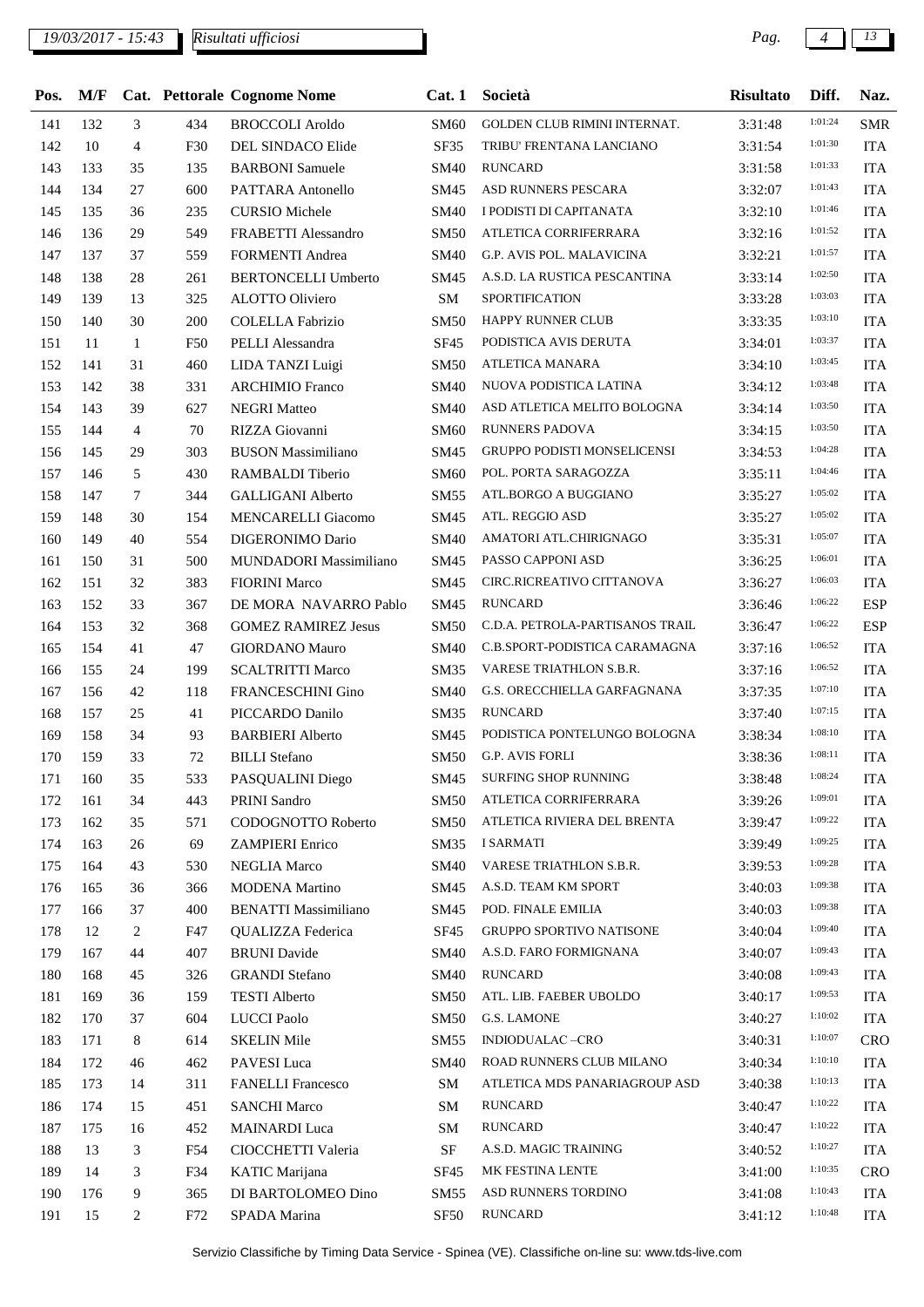## *19/03/2017 - 15:43 Pag. 5 13*

| Pos. | M/F |                |     | Cat. Pettorale Cognome Nome     | Cat.1            | Società                        | <b>Risultato</b> | Diff.   | Naz.       |
|------|-----|----------------|-----|---------------------------------|------------------|--------------------------------|------------------|---------|------------|
| 192  | 177 | 27             | 54  | <b>CECCHINI</b> Giacomo         | SM35             | 9,92 RUNNING ASD               | 3:41:24          | 1:11:00 | <b>ITA</b> |
| 193  | 178 | 47             | 420 | <b>GAMBERINI Mauro</b>          | <b>SM40</b>      | A.S.D TEAM SPARTANS            | 3:41:30          | 1:11:06 | <b>ITA</b> |
| 194  | 179 | 38             | 582 | PIRAZZINI Maurizio              | <b>SM50</b>      | ATLETICA CORRIFERRARA          | 3:41:46          | 1:11:21 | <b>ITA</b> |
| 195  | 180 | 38             | 196 | <b>LESIZZA Paolo</b>            | SM45             | <b>G.P. ARCI GOODWIN</b>       | 3:41:46          | 1:11:22 | <b>ITA</b> |
| 196  | 181 | 39             | 105 | CILINO Armando                  | <b>SM50</b>      | RUNNING CLUB 2 MONFALCONE      | 3:41:51          | 1:11:27 | <b>ITA</b> |
| 197  | 182 | 39             | 410 | <b>TOSI</b> Franco              | SM45             | A.S.D. FARO FORMIGNANA         | 3:42:09          | 1:11:44 | <b>ITA</b> |
| 198  | 183 | 28             | 127 | <b>ZORZI</b> Gianpietro         | SM35             | ATLETICA SERENISSIMA ASD       | 3:42:12          | 1:11:48 | <b>ITA</b> |
| 199  | 184 | 17             | 251 | MARIGLIANO Giovanni             | SM               | <b>SALCUS</b>                  | 3:42:14          | 1:11:50 | <b>ITA</b> |
| 200  | 185 | 10             | 394 | <b>MALFATTI</b> Stefano         | <b>SM55</b>      | <b>RUNCARD</b>                 | 3:42:26          | 1:12:02 | <b>ITA</b> |
| 201  | 186 | $\mathbf{1}$   | 353 | <b>BERTELLI</b> Enrico          | SM65             | RUN ATHLETIC TEAM A.S.D.       | 3:42:34          | 1:12:09 | <b>ITA</b> |
| 202  | 187 | 40             | 228 | <b>LOSI</b> Matteo              | SM45             | <b>G.P. ARCI GOODWIN</b>       | 3:42:37          | 1:12:13 | <b>ITA</b> |
| 203  | 16  | 3              | F38 | <b>BENFATTI Mara</b>            | <b>SF50</b>      | <b>G.P. ARCI GOODWIN</b>       | 3:42:39          | 1:12:14 | <b>ITA</b> |
| 204  | 188 | 18             | 601 | <b>DANCIU Gabriel Alin</b>      | SM               | ASD RUNNING TELESE TERME       | 3:42:40          | 1:12:16 | ROU        |
| 205  | 189 | 41             | 117 | <b>BALCONATI Massimiliano</b>   | SM45             | <b>RUNCARD</b>                 | 3:42:46          | 1:12:22 | <b>ITA</b> |
| 206  | 190 | 42             | 535 | <b>MELON Flaviano</b>           | SM45             | CONFINDUSTRIA ATL. ROVIGO      | 3:42:53          | 1:12:28 | <b>ITA</b> |
| 207  | 191 | 48             | 236 | DI BARI Carlo                   | <b>SM40</b>      | G.M. SPORTING CLUB MONDADORI   | 3:43:09          | 1:12:45 | <b>ITA</b> |
| 208  | 192 | 49             | 170 | <b>TROMBIN Fabio</b>            | <b>SM40</b>      | LIBERI PODISTI PONTECCHIO      | 3:43:28          | 1:13:03 | <b>ITA</b> |
| 209  | 193 | 43             | 346 | <b>BERTOTTI</b> Andrea          | SM45             | GS.TORTELLINI VOLTAN MARTELLAG | 3:43:34          | 1:13:09 | <b>ITA</b> |
| 210  | 194 | 40             | 198 | <b>MUNARI</b> Carlo             | <b>SM50</b>      | <b>RUNCARD</b>                 | 3:43:37          | 1:13:12 | <b>ITA</b> |
| 211  | 195 | 11             | 431 | <b>MANFREDI</b> Luciano Antonio | <b>SM55</b>      | POL. PORTA SARAGOZZA           | 3:43:43          | 1:13:18 | <b>ITA</b> |
| 212  | 196 | 44             | 334 | <b>GUADAGNINO</b> Giuseppe      | SM45             | NUOVA PODISTICA LATINA         | 3:43:48          | 1:13:23 | <b>ITA</b> |
| 213  | 197 | 12             | 264 | CHIGGIATO Michele               | SM55             | <b>VENICEMARATHON CLUB</b>     | 3:43:49          | 1:13:24 | <b>ITA</b> |
| 214  | 198 | 45             | 204 | <b>ROSTEGHIN Enrico</b>         | SM45             | <b>VENICEMARATHON CLUB</b>     | 3:43:49          | 1:13:24 | <b>ITA</b> |
| 215  | 199 | 19             | 438 | <b>ARTIOLI</b> Andrea           | SM               | ATLETICA CORRIFERRARA          | 3:43:59          | 1:13:35 | <b>ITA</b> |
| 216  | 200 | 6              | 510 | ORTOLANI Sergio                 | <b>SM60</b>      | UNITED TRAIL&RUNNING           | 3:44:13          | 1:13:49 | <b>ITA</b> |
| 217  | 17  | $\overline{4}$ | F49 | <b>CALITZ-PATEL Sunny</b>       | SF <sub>50</sub> | 100 MARATHON CLUB              | 3:44:26          | 1:14:01 | <b>GBR</b> |
| 218  | 18  | $\overline{4}$ | F73 | <b>BORTOLAMI</b> Valentina      | <b>SF40</b>      | <b>RUNCARD</b>                 | 3:44:26          | 1:14:02 | <b>ITA</b> |
| 219  | 201 | 46             | 408 | <b>STORARI</b> Luca             | SM45             | A.S.D. FARO FORMIGNANA         | 3:44:36          | 1:14:11 | <b>ITA</b> |
| 220  | 202 | 13             | 230 | <b>STATUTO Rocco</b>            | SM55             | <b>RUNCARD</b>                 | 3:44:40          | 1:14:16 | <b>ITA</b> |
| 221  | 203 | 29             | 186 | FRASSOLDATI Francesco           | <b>SM35</b>      | <b>RUNCARD</b>                 | 3:44:49          | 1:14:24 | <b>ITA</b> |
| 222  | 204 | 20             | 274 | MELICCHIO Alessandro            | SМ               | <b>RUNCARD</b>                 | 3:44:53          | 1:14:28 | <b>ITA</b> |
| 223  | 205 | 47             | 618 | ALESSI Giacomo                  | SM45             | <b>RUNCARD</b>                 | 3:45:35          | 1:15:10 | <b>ITA</b> |
| 224  | 206 | 41             | 544 | AIUDI Luca                      | <b>SM50</b>      | ASD CALCINELLI RUN             | 3:45:35          | 1:15:11 | <b>ITA</b> |
| 225  | 207 | 50             | 539 | RICCIARELLI Riccardo            | <b>SM40</b>      | MARATHON CLUB CITTA' DI CASTEL | 3:45:50          | 1:15:25 | <b>ITA</b> |
| 226  | 208 | 48             | 328 | <b>TORSANI</b> Antonio          | SM45             | RIMINI MARATHON                | 3:45:57          | 1:15:33 | <b>ITA</b> |
| 227  | 209 | 51             | 249 | <b>CIMADORO</b> Paolo           | <b>SM40</b>      | RUNNERS BERGAMO                | 3:46:12          | 1:15:47 | <b>ITA</b> |
| 228  | 210 | 21             | 358 | <b>DISPINZERI Fabio</b>         | SM               | S.P. SEVEN                     | 3:46:24          | 1:15:59 | <b>ITA</b> |
| 229  | 19  | $\overline{4}$ | F75 | VENDITTI Maria Flavia           | <b>SF45</b>      | NUOVA PODISTICA LATINA         | 3:46:26          | 1:16:01 | <b>ITA</b> |
| 230  | 211 | 30             | 82  | <b>CANTINI</b> Simone           | SM35             |                                | 3:46:37          | 1:16:13 | <b>ITA</b> |
| 231  | 212 | 49             | 459 | MONTANARI Riccardo              | SM45             | CIRCOLO GHINELLI               | 3:46:52          | 1:16:27 | <b>ITA</b> |
| 232  | 213 | 52             | 457 | <b>MODENA</b> Claudio           | <b>SM40</b>      | <b>RUNCARD</b>                 | 3:47:21          | 1:16:57 | <b>ITA</b> |
| 233  | 214 | 53             | 354 | <b>ONOFRI</b> Andrea            | SM40             | A.S.D. DINAMO SPORT            | 3:47:23          | 1:16:59 | <b>ITA</b> |
| 234  | 20  | 5              | F83 | <b>VALENTINI</b> Giorgia        | <b>SF40</b>      | A.S.D. DINAMO SPORT            | 3:47:25          | 1:17:00 | <b>ITA</b> |
| 235  | 215 | 31             | 395 | <b>VALENTINI Thomas</b>         | SM35             | <b>RUNCARD</b>                 | 3:47:25          | 1:17:00 | <b>ITA</b> |
| 236  | 216 | 50             | 179 | DEVOTI Andrea                   | SM45             | ATL. LEONE SAN MARCO PORDENONE | 3:47:26          | 1:17:01 | <b>ITA</b> |
| 237  | 217 | 51             | 495 | MIANI Lionello                  | SM45             | ATLETICA CORRIFERRARA          | 3:47:27          | 1:17:03 | <b>ITA</b> |
| 238  | 218 | 42             | 223 | MANDELLI Dario Maria            | <b>SM50</b>      | POL. MONTE SAN PIETRO          | 3:47:32          | 1:17:08 | <b>ITA</b> |
| 239  | 219 | 52             | 316 | PUCCI Igor                      | SM45             | <b>RUNCARD</b>                 | 3:47:37          | 1:17:13 | <b>ITA</b> |
| 240  | 220 | 14             | 446 | DE CROCE Carlo                  | SM55             | ATLETICA CORRIFERRARA          | 3:47:53          | 1:17:28 | <b>ITA</b> |
| 241  | 221 | 53             | 442 | PRESTI Giuseppe                 | SM45             | ATLETICA CORRIFERRARA          | 3:48:04          | 1:17:40 | <b>ITA</b> |
| 242  | 222 | 32             | 62  | <b>BELLUCCI</b> Matteo          | SM35             | ATL. RIMINI NORD SANTARCANGELO | 3:48:06          | 1:17:42 | <b>ITA</b> |
|      |     |                |     |                                 |                  |                                |                  |         |            |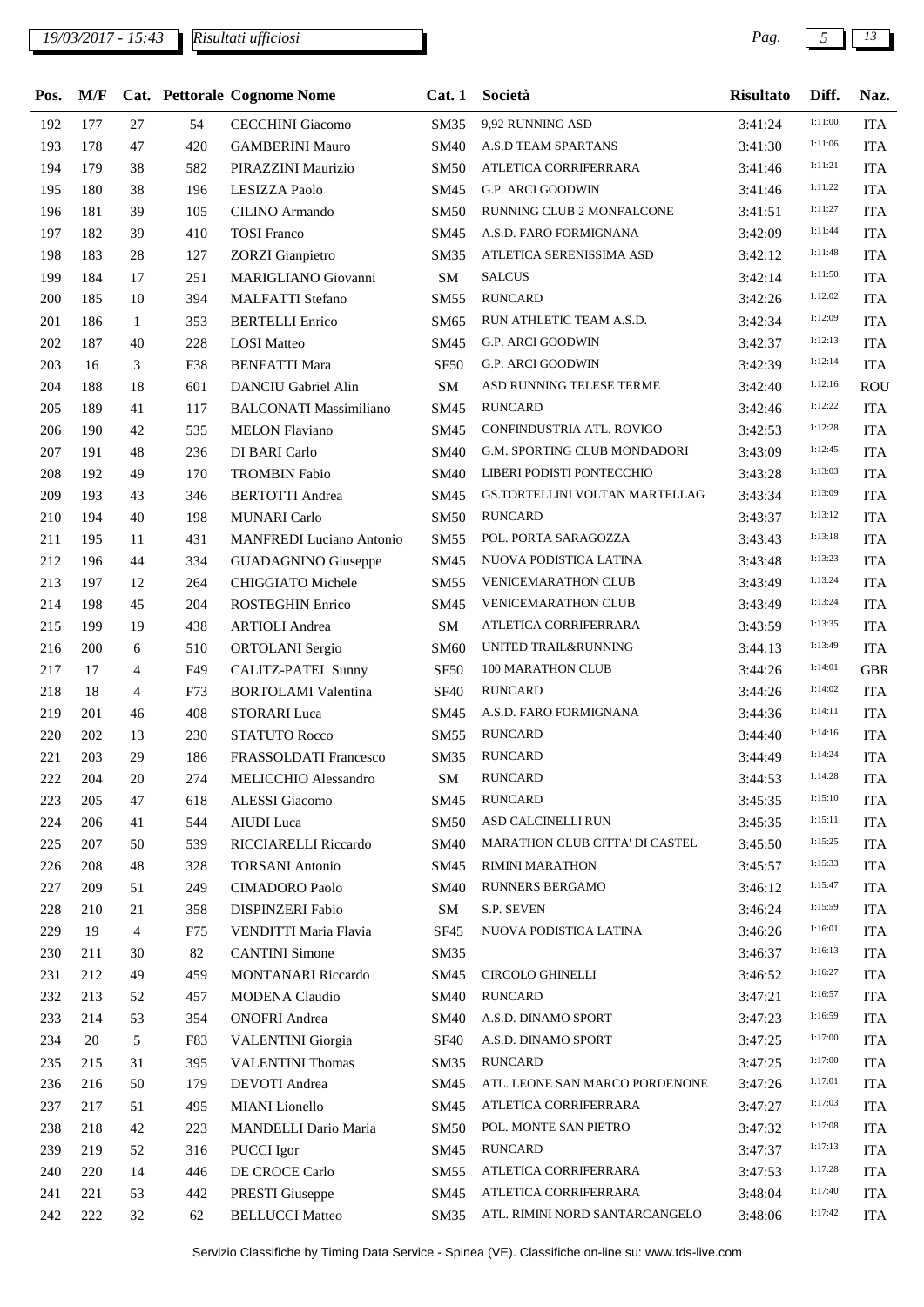## *19/03/2017 - 15:43 Pag. 6 13*

| 1:17:42<br>243<br><b>SM70</b><br>ATL. RIMINI NORD SANTARCANGELO<br>223<br>$\mathbf{1}$<br>421<br>SBORO Alfredo<br>3:48:07<br>1:17:43<br>244<br>224<br><b>RUNCARD</b><br>7<br>617<br>REDIVO Giampaolo<br><b>SM60</b><br>3:48:07<br>1:17:50<br>ASD I CINGHIALI<br>245<br>225<br>54<br>348<br><b>LANDI</b> Thomas<br>SM45<br>3:48:14<br>1:17:53<br>246<br>226<br>54<br>392<br><b>TODISCO Vito</b><br>SM40<br>POL. MADONNINA<br>3:48:18<br>1:18:01<br>247<br><b>RUNCARD</b><br>227<br>55<br>185<br><b>SM40</b><br><b>ZAMPIERI Matteo</b><br>3:48:25<br>1:18:04<br>248<br>$\mathfrak{2}$<br>A.S.D.DRAGONERO<br>228<br>347<br><b>ROSA Carlo</b><br>SM65<br>3:48:28<br>1:18:06<br><b>GRUPPO PODISTI PORTO TOLLE</b><br>249<br>SM40<br>229<br>56<br>27<br><b>VERONESE Alberto</b><br>3:48:30<br>1:18:19<br>250<br>9,92 RUNNING ASD<br>230<br>55<br>506<br>RAMBELLI Cristiano<br>SM45<br>3:48:43<br>1:18:33<br>251<br>DOSSO Stefano<br>A.S.D. RISORGIVE<br>231<br>57<br>557<br>SM40<br>3:48:58<br>MK FESTINA LENTE<br>1:18:40<br>252<br>232<br>43<br>103<br>PALEKA Tihomir<br><b>SM50</b><br>3:49:04<br>1:18:45<br>ATL. LIB. FAEBER UBOLDO<br>253<br>233<br>44<br><b>CROCI</b> Danilo<br>160<br>SM50<br>3:49:09<br>1:18:55<br>254<br>HAPPY RUNNER CLUB<br>234<br>15<br>362<br><b>BERTAGNOLI Enzo</b><br>SM55<br>3:49:20<br>1:19:05<br>ATL. BONDENO<br>255<br>PIGNATTI Davide<br>235<br>58<br>512<br>SM40<br>3:49:30<br>1:19:06<br>5<br><b>SF45</b><br>ATL. BONDENO<br>256<br>21<br><b>SCABBIA Roberta</b><br>F60<br>3:49:30<br>BOTIĆ Lidija<br>1:19:23<br>257<br>6<br>SF45<br><b>HAS</b><br>22<br>F70<br>3:49:47<br>1:19:23<br>A.S.D. FARO FORMIGNANA<br>258<br>406<br>SM40<br>236<br>59<br><b>BARDELLA</b> Michele<br>3:49:47<br>1:19:52<br>259<br>ATLETICA SIDERMEC - VITALI<br>237<br>60<br>551<br><b>MARCIANO</b> Anastasio<br>SM40<br>3:50:17<br>1:20:14<br>260<br>238<br>PASSO CAPPONI ASD<br>498<br><b>FARRI Paolo</b><br>SM45<br>3:50:38<br>56<br>1:20:30<br>261<br>239<br>45<br>378<br>FERRARI Andrea<br><b>SM50</b><br>3,30 KM ROAD & TRAIL RUNNING T<br>3:50:55<br>1:20:47<br>8<br>262<br>240<br>418<br><b>TEGGI Maurizio</b><br><b>SM60</b><br>ACQUADELA BOLOGNA<br>3:51:11<br>1:21:14<br>263<br>241<br>141<br><b>BAIETTA Gianni</b><br>SM40<br>A.S.D. DINAMO SPORT<br>3:51:38<br>61<br>1:21:16<br>264<br>23<br>$\tau$<br><b>SF45</b><br><b>GRUPPO PODISTI MONSELICENSI</b><br>F129<br>CALLEGARI Loredana<br>3:51:40<br>1:21:17<br>265<br>242<br>46<br>238<br><b>CASATI</b> Gianluca<br><b>GS AVIS TREVIGLIO G.BRUSAFERRI</b><br><b>SM50</b><br>3:51:42<br>1:21:17<br><b>ATLETICA AVIANO</b><br>266<br>24<br>5<br><b>BATTISTI Daniela</b><br>SF35<br>F61<br>3:51:42<br>1:21:18<br>GS AVIS TREVIGLIO G.BRUSAFERRI<br>267<br>243<br>16<br>237<br><b>BUTTINONI</b> Ivano<br>SM55<br>3:51:42<br>1:21:31<br>268<br>ATL. AMAT. AVIS CASTELFIDARDO<br>244<br>33<br>104<br>MOGETTA Luca<br>SM35<br>3:51:55<br>1:21:37<br>269<br><b>RUNCARD</b><br>245<br>57<br>190<br><b>BREGANZE</b> Loris<br>SM45<br>3:52:02<br>1:21:44<br>POL. PORTA SARAGOZZA<br>270<br>246<br>17<br>429<br><b>OGNIBENE</b> Gian Luca<br><b>SM55</b><br>3:52:09<br>1:21:46<br>271<br>247<br>47<br>377<br><b>TAVELLA Alessandro</b><br><b>SM50</b><br>PODISTICA SOLIDARIETA'<br>3:52:11<br>1:21:55<br>ATLETICA MDS PANARIAGROUP ASD<br>272<br>248<br>18<br>422<br><b>BRENICCI Carlo</b><br>SM55<br>3:52:19<br>1:22:07<br>SM55 ATL. CIBENO<br>273<br>249<br>19<br>299<br>SANTACHIARA Silvio<br>3:52:31<br>1:22:08<br>A.S.D. GATE-CRAL INPS<br>250<br>274<br>62<br>227<br>CALDERA Andrea<br>SM40<br>3:52:32<br>1:22:10<br>POLISPORTIVA CENTESE ASD<br>275<br>251<br>34<br>523<br><b>GALLERANI Matteo</b><br>SM35<br>3:52:35<br>1:22:50<br>276<br>25<br>6<br>F147<br><b>GALEOTTI Annalisa</b><br><b>SF40</b><br><b>MARATHON CREMONA</b><br>3:53:15<br>1:23:41<br>A.S.D. GUALTIERI 2000<br>277<br>252<br>48<br>229<br><b>BAIOCCHI Francesco</b><br><b>SM50</b><br>3:54:05<br>1:24:02<br>MK FESTINA LENTE<br>278<br><b>MANDIC Milan</b><br>SM45<br>253<br>58<br>100<br>3:54:27<br>1:24:12<br>A.S.D TEAM SPARTANS<br>279<br>254<br>20<br>399<br><b>BENASSI Bruno</b><br>SM55<br>3:54:36<br>1:24:45<br>280<br>255<br>49<br>622<br>CICCARELLA Palmerino<br><b>SM50</b><br><b>RUNCARD</b><br>3:55:09<br>G.P.D. FANO CORRE L.TONELLI<br>1:24:53<br>281<br>256<br>59<br>635<br><b>FACCHINI</b> Simone<br>SM45<br>3:55:17<br>1:25:07<br>MARATHON CREMONA<br>282<br>371<br>SPATARO Arcangelo<br>257<br>60<br>SM45<br>3:55:32<br>1:25:15<br>MK FESTINA LENTE<br>97<br><b>BRKIC Marko</b><br>283<br>258<br>SM35<br>35<br>3:55:39<br>9<br>1:25:16<br>284<br>259<br>278<br>RE Doriano<br><b>SM60</b><br><b>RUNCARD</b><br>3:55:41<br>1:25:17<br>RIMINI MARATHON<br>285<br>546<br><b>MONTESI Paolo</b><br>SM45<br>260<br>61<br>3:55:42<br>1:25:21<br>286<br>261<br>10<br>252<br>MEDAS Luigi Vianello<br><b>SM60</b><br>ATLETICA CORRIFERRARA<br>3:55:45<br>1:25:27<br>287<br><b>BUGGIO Dario</b><br>262<br>384<br>SM45<br>62<br>3:55:52<br>1:25:39<br>288<br>385<br><b>TONELLI Matteo</b><br><b>SM40</b><br>ATL. RIMINI NORD SANTARCANGELO<br>263<br>63<br>3:56:04<br>1:25:39<br>SF35<br>VALDISERCHIO RUNNING TEAM<br>289<br>26<br>F126<br><b>BARTOLOMEI</b> Alessandra<br>3:56:04<br>6<br>1:25:44<br>GS VALSUGANA TRENTINO<br>290<br>403<br>NICOLUSSI MOTZE Bruno<br><b>SM60</b><br>264<br>11<br>3:56:08<br>1:26:00<br>G.P. ENDAS CESENA<br>291<br>265<br>50<br>183<br>RINALDI Fabio<br><b>SM50</b><br>3:56:25<br>1:26:06<br>292<br>RUNNING SARONNO<br>266<br>597<br><b>BOTTA Omar</b><br>SM40<br>64<br>3:56:31<br>AK MEĐIMURJE, ČAKOVEC - CRO<br>1:26:08<br>293<br>HORVAT Božica<br>27<br>8<br>F139<br>SF <sub>45</sub><br>3:56:32 | Pos. | M/F |  | Cat. Pettorale Cognome Nome | Cat.1 | Società | <b>Risultato</b> | Diff. | Naz.       |
|----------------------------------------------------------------------------------------------------------------------------------------------------------------------------------------------------------------------------------------------------------------------------------------------------------------------------------------------------------------------------------------------------------------------------------------------------------------------------------------------------------------------------------------------------------------------------------------------------------------------------------------------------------------------------------------------------------------------------------------------------------------------------------------------------------------------------------------------------------------------------------------------------------------------------------------------------------------------------------------------------------------------------------------------------------------------------------------------------------------------------------------------------------------------------------------------------------------------------------------------------------------------------------------------------------------------------------------------------------------------------------------------------------------------------------------------------------------------------------------------------------------------------------------------------------------------------------------------------------------------------------------------------------------------------------------------------------------------------------------------------------------------------------------------------------------------------------------------------------------------------------------------------------------------------------------------------------------------------------------------------------------------------------------------------------------------------------------------------------------------------------------------------------------------------------------------------------------------------------------------------------------------------------------------------------------------------------------------------------------------------------------------------------------------------------------------------------------------------------------------------------------------------------------------------------------------------------------------------------------------------------------------------------------------------------------------------------------------------------------------------------------------------------------------------------------------------------------------------------------------------------------------------------------------------------------------------------------------------------------------------------------------------------------------------------------------------------------------------------------------------------------------------------------------------------------------------------------------------------------------------------------------------------------------------------------------------------------------------------------------------------------------------------------------------------------------------------------------------------------------------------------------------------------------------------------------------------------------------------------------------------------------------------------------------------------------------------------------------------------------------------------------------------------------------------------------------------------------------------------------------------------------------------------------------------------------------------------------------------------------------------------------------------------------------------------------------------------------------------------------------------------------------------------------------------------------------------------------------------------------------------------------------------------------------------------------------------------------------------------------------------------------------------------------------------------------------------------------------------------------------------------------------------------------------------------------------------------------------------------------------------------------------------------------------------------------------------------------------------------------------------------------------------------------------------------------------------------------------------------------------------------------------------------------------------------------------------------------------------------------------------------------------------------------------------------------------------------------------------------------------------------------------------------------------------------------------------------------------------------------------------------------------------------------------------------------------------------------------------------------------------------------------------------------------------------------------------------------------------------------------------------------------------------------------------------------------------------------------------------------------------------------------------------------------------|------|-----|--|-----------------------------|-------|---------|------------------|-------|------------|
|                                                                                                                                                                                                                                                                                                                                                                                                                                                                                                                                                                                                                                                                                                                                                                                                                                                                                                                                                                                                                                                                                                                                                                                                                                                                                                                                                                                                                                                                                                                                                                                                                                                                                                                                                                                                                                                                                                                                                                                                                                                                                                                                                                                                                                                                                                                                                                                                                                                                                                                                                                                                                                                                                                                                                                                                                                                                                                                                                                                                                                                                                                                                                                                                                                                                                                                                                                                                                                                                                                                                                                                                                                                                                                                                                                                                                                                                                                                                                                                                                                                                                                                                                                                                                                                                                                                                                                                                                                                                                                                                                                                                                                                                                                                                                                                                                                                                                                                                                                                                                                                                                                                                                                                                                                                                                                                                                                                                                                                                                                                                                                                                                                                                                  |      |     |  |                             |       |         |                  |       | <b>ITA</b> |
|                                                                                                                                                                                                                                                                                                                                                                                                                                                                                                                                                                                                                                                                                                                                                                                                                                                                                                                                                                                                                                                                                                                                                                                                                                                                                                                                                                                                                                                                                                                                                                                                                                                                                                                                                                                                                                                                                                                                                                                                                                                                                                                                                                                                                                                                                                                                                                                                                                                                                                                                                                                                                                                                                                                                                                                                                                                                                                                                                                                                                                                                                                                                                                                                                                                                                                                                                                                                                                                                                                                                                                                                                                                                                                                                                                                                                                                                                                                                                                                                                                                                                                                                                                                                                                                                                                                                                                                                                                                                                                                                                                                                                                                                                                                                                                                                                                                                                                                                                                                                                                                                                                                                                                                                                                                                                                                                                                                                                                                                                                                                                                                                                                                                                  |      |     |  |                             |       |         |                  |       | <b>ITA</b> |
|                                                                                                                                                                                                                                                                                                                                                                                                                                                                                                                                                                                                                                                                                                                                                                                                                                                                                                                                                                                                                                                                                                                                                                                                                                                                                                                                                                                                                                                                                                                                                                                                                                                                                                                                                                                                                                                                                                                                                                                                                                                                                                                                                                                                                                                                                                                                                                                                                                                                                                                                                                                                                                                                                                                                                                                                                                                                                                                                                                                                                                                                                                                                                                                                                                                                                                                                                                                                                                                                                                                                                                                                                                                                                                                                                                                                                                                                                                                                                                                                                                                                                                                                                                                                                                                                                                                                                                                                                                                                                                                                                                                                                                                                                                                                                                                                                                                                                                                                                                                                                                                                                                                                                                                                                                                                                                                                                                                                                                                                                                                                                                                                                                                                                  |      |     |  |                             |       |         |                  |       | <b>ITA</b> |
|                                                                                                                                                                                                                                                                                                                                                                                                                                                                                                                                                                                                                                                                                                                                                                                                                                                                                                                                                                                                                                                                                                                                                                                                                                                                                                                                                                                                                                                                                                                                                                                                                                                                                                                                                                                                                                                                                                                                                                                                                                                                                                                                                                                                                                                                                                                                                                                                                                                                                                                                                                                                                                                                                                                                                                                                                                                                                                                                                                                                                                                                                                                                                                                                                                                                                                                                                                                                                                                                                                                                                                                                                                                                                                                                                                                                                                                                                                                                                                                                                                                                                                                                                                                                                                                                                                                                                                                                                                                                                                                                                                                                                                                                                                                                                                                                                                                                                                                                                                                                                                                                                                                                                                                                                                                                                                                                                                                                                                                                                                                                                                                                                                                                                  |      |     |  |                             |       |         |                  |       | <b>ITA</b> |
|                                                                                                                                                                                                                                                                                                                                                                                                                                                                                                                                                                                                                                                                                                                                                                                                                                                                                                                                                                                                                                                                                                                                                                                                                                                                                                                                                                                                                                                                                                                                                                                                                                                                                                                                                                                                                                                                                                                                                                                                                                                                                                                                                                                                                                                                                                                                                                                                                                                                                                                                                                                                                                                                                                                                                                                                                                                                                                                                                                                                                                                                                                                                                                                                                                                                                                                                                                                                                                                                                                                                                                                                                                                                                                                                                                                                                                                                                                                                                                                                                                                                                                                                                                                                                                                                                                                                                                                                                                                                                                                                                                                                                                                                                                                                                                                                                                                                                                                                                                                                                                                                                                                                                                                                                                                                                                                                                                                                                                                                                                                                                                                                                                                                                  |      |     |  |                             |       |         |                  |       | <b>ITA</b> |
|                                                                                                                                                                                                                                                                                                                                                                                                                                                                                                                                                                                                                                                                                                                                                                                                                                                                                                                                                                                                                                                                                                                                                                                                                                                                                                                                                                                                                                                                                                                                                                                                                                                                                                                                                                                                                                                                                                                                                                                                                                                                                                                                                                                                                                                                                                                                                                                                                                                                                                                                                                                                                                                                                                                                                                                                                                                                                                                                                                                                                                                                                                                                                                                                                                                                                                                                                                                                                                                                                                                                                                                                                                                                                                                                                                                                                                                                                                                                                                                                                                                                                                                                                                                                                                                                                                                                                                                                                                                                                                                                                                                                                                                                                                                                                                                                                                                                                                                                                                                                                                                                                                                                                                                                                                                                                                                                                                                                                                                                                                                                                                                                                                                                                  |      |     |  |                             |       |         |                  |       | <b>ITA</b> |
|                                                                                                                                                                                                                                                                                                                                                                                                                                                                                                                                                                                                                                                                                                                                                                                                                                                                                                                                                                                                                                                                                                                                                                                                                                                                                                                                                                                                                                                                                                                                                                                                                                                                                                                                                                                                                                                                                                                                                                                                                                                                                                                                                                                                                                                                                                                                                                                                                                                                                                                                                                                                                                                                                                                                                                                                                                                                                                                                                                                                                                                                                                                                                                                                                                                                                                                                                                                                                                                                                                                                                                                                                                                                                                                                                                                                                                                                                                                                                                                                                                                                                                                                                                                                                                                                                                                                                                                                                                                                                                                                                                                                                                                                                                                                                                                                                                                                                                                                                                                                                                                                                                                                                                                                                                                                                                                                                                                                                                                                                                                                                                                                                                                                                  |      |     |  |                             |       |         |                  |       | <b>ITA</b> |
|                                                                                                                                                                                                                                                                                                                                                                                                                                                                                                                                                                                                                                                                                                                                                                                                                                                                                                                                                                                                                                                                                                                                                                                                                                                                                                                                                                                                                                                                                                                                                                                                                                                                                                                                                                                                                                                                                                                                                                                                                                                                                                                                                                                                                                                                                                                                                                                                                                                                                                                                                                                                                                                                                                                                                                                                                                                                                                                                                                                                                                                                                                                                                                                                                                                                                                                                                                                                                                                                                                                                                                                                                                                                                                                                                                                                                                                                                                                                                                                                                                                                                                                                                                                                                                                                                                                                                                                                                                                                                                                                                                                                                                                                                                                                                                                                                                                                                                                                                                                                                                                                                                                                                                                                                                                                                                                                                                                                                                                                                                                                                                                                                                                                                  |      |     |  |                             |       |         |                  |       | <b>ITA</b> |
|                                                                                                                                                                                                                                                                                                                                                                                                                                                                                                                                                                                                                                                                                                                                                                                                                                                                                                                                                                                                                                                                                                                                                                                                                                                                                                                                                                                                                                                                                                                                                                                                                                                                                                                                                                                                                                                                                                                                                                                                                                                                                                                                                                                                                                                                                                                                                                                                                                                                                                                                                                                                                                                                                                                                                                                                                                                                                                                                                                                                                                                                                                                                                                                                                                                                                                                                                                                                                                                                                                                                                                                                                                                                                                                                                                                                                                                                                                                                                                                                                                                                                                                                                                                                                                                                                                                                                                                                                                                                                                                                                                                                                                                                                                                                                                                                                                                                                                                                                                                                                                                                                                                                                                                                                                                                                                                                                                                                                                                                                                                                                                                                                                                                                  |      |     |  |                             |       |         |                  |       | <b>ITA</b> |
|                                                                                                                                                                                                                                                                                                                                                                                                                                                                                                                                                                                                                                                                                                                                                                                                                                                                                                                                                                                                                                                                                                                                                                                                                                                                                                                                                                                                                                                                                                                                                                                                                                                                                                                                                                                                                                                                                                                                                                                                                                                                                                                                                                                                                                                                                                                                                                                                                                                                                                                                                                                                                                                                                                                                                                                                                                                                                                                                                                                                                                                                                                                                                                                                                                                                                                                                                                                                                                                                                                                                                                                                                                                                                                                                                                                                                                                                                                                                                                                                                                                                                                                                                                                                                                                                                                                                                                                                                                                                                                                                                                                                                                                                                                                                                                                                                                                                                                                                                                                                                                                                                                                                                                                                                                                                                                                                                                                                                                                                                                                                                                                                                                                                                  |      |     |  |                             |       |         |                  |       | CRO        |
|                                                                                                                                                                                                                                                                                                                                                                                                                                                                                                                                                                                                                                                                                                                                                                                                                                                                                                                                                                                                                                                                                                                                                                                                                                                                                                                                                                                                                                                                                                                                                                                                                                                                                                                                                                                                                                                                                                                                                                                                                                                                                                                                                                                                                                                                                                                                                                                                                                                                                                                                                                                                                                                                                                                                                                                                                                                                                                                                                                                                                                                                                                                                                                                                                                                                                                                                                                                                                                                                                                                                                                                                                                                                                                                                                                                                                                                                                                                                                                                                                                                                                                                                                                                                                                                                                                                                                                                                                                                                                                                                                                                                                                                                                                                                                                                                                                                                                                                                                                                                                                                                                                                                                                                                                                                                                                                                                                                                                                                                                                                                                                                                                                                                                  |      |     |  |                             |       |         |                  |       | <b>ITA</b> |
|                                                                                                                                                                                                                                                                                                                                                                                                                                                                                                                                                                                                                                                                                                                                                                                                                                                                                                                                                                                                                                                                                                                                                                                                                                                                                                                                                                                                                                                                                                                                                                                                                                                                                                                                                                                                                                                                                                                                                                                                                                                                                                                                                                                                                                                                                                                                                                                                                                                                                                                                                                                                                                                                                                                                                                                                                                                                                                                                                                                                                                                                                                                                                                                                                                                                                                                                                                                                                                                                                                                                                                                                                                                                                                                                                                                                                                                                                                                                                                                                                                                                                                                                                                                                                                                                                                                                                                                                                                                                                                                                                                                                                                                                                                                                                                                                                                                                                                                                                                                                                                                                                                                                                                                                                                                                                                                                                                                                                                                                                                                                                                                                                                                                                  |      |     |  |                             |       |         |                  |       | <b>ITA</b> |
|                                                                                                                                                                                                                                                                                                                                                                                                                                                                                                                                                                                                                                                                                                                                                                                                                                                                                                                                                                                                                                                                                                                                                                                                                                                                                                                                                                                                                                                                                                                                                                                                                                                                                                                                                                                                                                                                                                                                                                                                                                                                                                                                                                                                                                                                                                                                                                                                                                                                                                                                                                                                                                                                                                                                                                                                                                                                                                                                                                                                                                                                                                                                                                                                                                                                                                                                                                                                                                                                                                                                                                                                                                                                                                                                                                                                                                                                                                                                                                                                                                                                                                                                                                                                                                                                                                                                                                                                                                                                                                                                                                                                                                                                                                                                                                                                                                                                                                                                                                                                                                                                                                                                                                                                                                                                                                                                                                                                                                                                                                                                                                                                                                                                                  |      |     |  |                             |       |         |                  |       | <b>ITA</b> |
|                                                                                                                                                                                                                                                                                                                                                                                                                                                                                                                                                                                                                                                                                                                                                                                                                                                                                                                                                                                                                                                                                                                                                                                                                                                                                                                                                                                                                                                                                                                                                                                                                                                                                                                                                                                                                                                                                                                                                                                                                                                                                                                                                                                                                                                                                                                                                                                                                                                                                                                                                                                                                                                                                                                                                                                                                                                                                                                                                                                                                                                                                                                                                                                                                                                                                                                                                                                                                                                                                                                                                                                                                                                                                                                                                                                                                                                                                                                                                                                                                                                                                                                                                                                                                                                                                                                                                                                                                                                                                                                                                                                                                                                                                                                                                                                                                                                                                                                                                                                                                                                                                                                                                                                                                                                                                                                                                                                                                                                                                                                                                                                                                                                                                  |      |     |  |                             |       |         |                  |       | <b>ITA</b> |
|                                                                                                                                                                                                                                                                                                                                                                                                                                                                                                                                                                                                                                                                                                                                                                                                                                                                                                                                                                                                                                                                                                                                                                                                                                                                                                                                                                                                                                                                                                                                                                                                                                                                                                                                                                                                                                                                                                                                                                                                                                                                                                                                                                                                                                                                                                                                                                                                                                                                                                                                                                                                                                                                                                                                                                                                                                                                                                                                                                                                                                                                                                                                                                                                                                                                                                                                                                                                                                                                                                                                                                                                                                                                                                                                                                                                                                                                                                                                                                                                                                                                                                                                                                                                                                                                                                                                                                                                                                                                                                                                                                                                                                                                                                                                                                                                                                                                                                                                                                                                                                                                                                                                                                                                                                                                                                                                                                                                                                                                                                                                                                                                                                                                                  |      |     |  |                             |       |         |                  |       | <b>CRO</b> |
|                                                                                                                                                                                                                                                                                                                                                                                                                                                                                                                                                                                                                                                                                                                                                                                                                                                                                                                                                                                                                                                                                                                                                                                                                                                                                                                                                                                                                                                                                                                                                                                                                                                                                                                                                                                                                                                                                                                                                                                                                                                                                                                                                                                                                                                                                                                                                                                                                                                                                                                                                                                                                                                                                                                                                                                                                                                                                                                                                                                                                                                                                                                                                                                                                                                                                                                                                                                                                                                                                                                                                                                                                                                                                                                                                                                                                                                                                                                                                                                                                                                                                                                                                                                                                                                                                                                                                                                                                                                                                                                                                                                                                                                                                                                                                                                                                                                                                                                                                                                                                                                                                                                                                                                                                                                                                                                                                                                                                                                                                                                                                                                                                                                                                  |      |     |  |                             |       |         |                  |       | <b>ITA</b> |
|                                                                                                                                                                                                                                                                                                                                                                                                                                                                                                                                                                                                                                                                                                                                                                                                                                                                                                                                                                                                                                                                                                                                                                                                                                                                                                                                                                                                                                                                                                                                                                                                                                                                                                                                                                                                                                                                                                                                                                                                                                                                                                                                                                                                                                                                                                                                                                                                                                                                                                                                                                                                                                                                                                                                                                                                                                                                                                                                                                                                                                                                                                                                                                                                                                                                                                                                                                                                                                                                                                                                                                                                                                                                                                                                                                                                                                                                                                                                                                                                                                                                                                                                                                                                                                                                                                                                                                                                                                                                                                                                                                                                                                                                                                                                                                                                                                                                                                                                                                                                                                                                                                                                                                                                                                                                                                                                                                                                                                                                                                                                                                                                                                                                                  |      |     |  |                             |       |         |                  |       | <b>ITA</b> |
|                                                                                                                                                                                                                                                                                                                                                                                                                                                                                                                                                                                                                                                                                                                                                                                                                                                                                                                                                                                                                                                                                                                                                                                                                                                                                                                                                                                                                                                                                                                                                                                                                                                                                                                                                                                                                                                                                                                                                                                                                                                                                                                                                                                                                                                                                                                                                                                                                                                                                                                                                                                                                                                                                                                                                                                                                                                                                                                                                                                                                                                                                                                                                                                                                                                                                                                                                                                                                                                                                                                                                                                                                                                                                                                                                                                                                                                                                                                                                                                                                                                                                                                                                                                                                                                                                                                                                                                                                                                                                                                                                                                                                                                                                                                                                                                                                                                                                                                                                                                                                                                                                                                                                                                                                                                                                                                                                                                                                                                                                                                                                                                                                                                                                  |      |     |  |                             |       |         |                  |       | <b>ITA</b> |
|                                                                                                                                                                                                                                                                                                                                                                                                                                                                                                                                                                                                                                                                                                                                                                                                                                                                                                                                                                                                                                                                                                                                                                                                                                                                                                                                                                                                                                                                                                                                                                                                                                                                                                                                                                                                                                                                                                                                                                                                                                                                                                                                                                                                                                                                                                                                                                                                                                                                                                                                                                                                                                                                                                                                                                                                                                                                                                                                                                                                                                                                                                                                                                                                                                                                                                                                                                                                                                                                                                                                                                                                                                                                                                                                                                                                                                                                                                                                                                                                                                                                                                                                                                                                                                                                                                                                                                                                                                                                                                                                                                                                                                                                                                                                                                                                                                                                                                                                                                                                                                                                                                                                                                                                                                                                                                                                                                                                                                                                                                                                                                                                                                                                                  |      |     |  |                             |       |         |                  |       | <b>ITA</b> |
|                                                                                                                                                                                                                                                                                                                                                                                                                                                                                                                                                                                                                                                                                                                                                                                                                                                                                                                                                                                                                                                                                                                                                                                                                                                                                                                                                                                                                                                                                                                                                                                                                                                                                                                                                                                                                                                                                                                                                                                                                                                                                                                                                                                                                                                                                                                                                                                                                                                                                                                                                                                                                                                                                                                                                                                                                                                                                                                                                                                                                                                                                                                                                                                                                                                                                                                                                                                                                                                                                                                                                                                                                                                                                                                                                                                                                                                                                                                                                                                                                                                                                                                                                                                                                                                                                                                                                                                                                                                                                                                                                                                                                                                                                                                                                                                                                                                                                                                                                                                                                                                                                                                                                                                                                                                                                                                                                                                                                                                                                                                                                                                                                                                                                  |      |     |  |                             |       |         |                  |       | <b>ITA</b> |
|                                                                                                                                                                                                                                                                                                                                                                                                                                                                                                                                                                                                                                                                                                                                                                                                                                                                                                                                                                                                                                                                                                                                                                                                                                                                                                                                                                                                                                                                                                                                                                                                                                                                                                                                                                                                                                                                                                                                                                                                                                                                                                                                                                                                                                                                                                                                                                                                                                                                                                                                                                                                                                                                                                                                                                                                                                                                                                                                                                                                                                                                                                                                                                                                                                                                                                                                                                                                                                                                                                                                                                                                                                                                                                                                                                                                                                                                                                                                                                                                                                                                                                                                                                                                                                                                                                                                                                                                                                                                                                                                                                                                                                                                                                                                                                                                                                                                                                                                                                                                                                                                                                                                                                                                                                                                                                                                                                                                                                                                                                                                                                                                                                                                                  |      |     |  |                             |       |         |                  |       | <b>ITA</b> |
|                                                                                                                                                                                                                                                                                                                                                                                                                                                                                                                                                                                                                                                                                                                                                                                                                                                                                                                                                                                                                                                                                                                                                                                                                                                                                                                                                                                                                                                                                                                                                                                                                                                                                                                                                                                                                                                                                                                                                                                                                                                                                                                                                                                                                                                                                                                                                                                                                                                                                                                                                                                                                                                                                                                                                                                                                                                                                                                                                                                                                                                                                                                                                                                                                                                                                                                                                                                                                                                                                                                                                                                                                                                                                                                                                                                                                                                                                                                                                                                                                                                                                                                                                                                                                                                                                                                                                                                                                                                                                                                                                                                                                                                                                                                                                                                                                                                                                                                                                                                                                                                                                                                                                                                                                                                                                                                                                                                                                                                                                                                                                                                                                                                                                  |      |     |  |                             |       |         |                  |       | <b>ITA</b> |
|                                                                                                                                                                                                                                                                                                                                                                                                                                                                                                                                                                                                                                                                                                                                                                                                                                                                                                                                                                                                                                                                                                                                                                                                                                                                                                                                                                                                                                                                                                                                                                                                                                                                                                                                                                                                                                                                                                                                                                                                                                                                                                                                                                                                                                                                                                                                                                                                                                                                                                                                                                                                                                                                                                                                                                                                                                                                                                                                                                                                                                                                                                                                                                                                                                                                                                                                                                                                                                                                                                                                                                                                                                                                                                                                                                                                                                                                                                                                                                                                                                                                                                                                                                                                                                                                                                                                                                                                                                                                                                                                                                                                                                                                                                                                                                                                                                                                                                                                                                                                                                                                                                                                                                                                                                                                                                                                                                                                                                                                                                                                                                                                                                                                                  |      |     |  |                             |       |         |                  |       | <b>ITA</b> |
|                                                                                                                                                                                                                                                                                                                                                                                                                                                                                                                                                                                                                                                                                                                                                                                                                                                                                                                                                                                                                                                                                                                                                                                                                                                                                                                                                                                                                                                                                                                                                                                                                                                                                                                                                                                                                                                                                                                                                                                                                                                                                                                                                                                                                                                                                                                                                                                                                                                                                                                                                                                                                                                                                                                                                                                                                                                                                                                                                                                                                                                                                                                                                                                                                                                                                                                                                                                                                                                                                                                                                                                                                                                                                                                                                                                                                                                                                                                                                                                                                                                                                                                                                                                                                                                                                                                                                                                                                                                                                                                                                                                                                                                                                                                                                                                                                                                                                                                                                                                                                                                                                                                                                                                                                                                                                                                                                                                                                                                                                                                                                                                                                                                                                  |      |     |  |                             |       |         |                  |       | <b>ITA</b> |
|                                                                                                                                                                                                                                                                                                                                                                                                                                                                                                                                                                                                                                                                                                                                                                                                                                                                                                                                                                                                                                                                                                                                                                                                                                                                                                                                                                                                                                                                                                                                                                                                                                                                                                                                                                                                                                                                                                                                                                                                                                                                                                                                                                                                                                                                                                                                                                                                                                                                                                                                                                                                                                                                                                                                                                                                                                                                                                                                                                                                                                                                                                                                                                                                                                                                                                                                                                                                                                                                                                                                                                                                                                                                                                                                                                                                                                                                                                                                                                                                                                                                                                                                                                                                                                                                                                                                                                                                                                                                                                                                                                                                                                                                                                                                                                                                                                                                                                                                                                                                                                                                                                                                                                                                                                                                                                                                                                                                                                                                                                                                                                                                                                                                                  |      |     |  |                             |       |         |                  |       | <b>ITA</b> |
|                                                                                                                                                                                                                                                                                                                                                                                                                                                                                                                                                                                                                                                                                                                                                                                                                                                                                                                                                                                                                                                                                                                                                                                                                                                                                                                                                                                                                                                                                                                                                                                                                                                                                                                                                                                                                                                                                                                                                                                                                                                                                                                                                                                                                                                                                                                                                                                                                                                                                                                                                                                                                                                                                                                                                                                                                                                                                                                                                                                                                                                                                                                                                                                                                                                                                                                                                                                                                                                                                                                                                                                                                                                                                                                                                                                                                                                                                                                                                                                                                                                                                                                                                                                                                                                                                                                                                                                                                                                                                                                                                                                                                                                                                                                                                                                                                                                                                                                                                                                                                                                                                                                                                                                                                                                                                                                                                                                                                                                                                                                                                                                                                                                                                  |      |     |  |                             |       |         |                  |       | <b>ITA</b> |
|                                                                                                                                                                                                                                                                                                                                                                                                                                                                                                                                                                                                                                                                                                                                                                                                                                                                                                                                                                                                                                                                                                                                                                                                                                                                                                                                                                                                                                                                                                                                                                                                                                                                                                                                                                                                                                                                                                                                                                                                                                                                                                                                                                                                                                                                                                                                                                                                                                                                                                                                                                                                                                                                                                                                                                                                                                                                                                                                                                                                                                                                                                                                                                                                                                                                                                                                                                                                                                                                                                                                                                                                                                                                                                                                                                                                                                                                                                                                                                                                                                                                                                                                                                                                                                                                                                                                                                                                                                                                                                                                                                                                                                                                                                                                                                                                                                                                                                                                                                                                                                                                                                                                                                                                                                                                                                                                                                                                                                                                                                                                                                                                                                                                                  |      |     |  |                             |       |         |                  |       | <b>ITA</b> |
|                                                                                                                                                                                                                                                                                                                                                                                                                                                                                                                                                                                                                                                                                                                                                                                                                                                                                                                                                                                                                                                                                                                                                                                                                                                                                                                                                                                                                                                                                                                                                                                                                                                                                                                                                                                                                                                                                                                                                                                                                                                                                                                                                                                                                                                                                                                                                                                                                                                                                                                                                                                                                                                                                                                                                                                                                                                                                                                                                                                                                                                                                                                                                                                                                                                                                                                                                                                                                                                                                                                                                                                                                                                                                                                                                                                                                                                                                                                                                                                                                                                                                                                                                                                                                                                                                                                                                                                                                                                                                                                                                                                                                                                                                                                                                                                                                                                                                                                                                                                                                                                                                                                                                                                                                                                                                                                                                                                                                                                                                                                                                                                                                                                                                  |      |     |  |                             |       |         |                  |       | <b>ITA</b> |
|                                                                                                                                                                                                                                                                                                                                                                                                                                                                                                                                                                                                                                                                                                                                                                                                                                                                                                                                                                                                                                                                                                                                                                                                                                                                                                                                                                                                                                                                                                                                                                                                                                                                                                                                                                                                                                                                                                                                                                                                                                                                                                                                                                                                                                                                                                                                                                                                                                                                                                                                                                                                                                                                                                                                                                                                                                                                                                                                                                                                                                                                                                                                                                                                                                                                                                                                                                                                                                                                                                                                                                                                                                                                                                                                                                                                                                                                                                                                                                                                                                                                                                                                                                                                                                                                                                                                                                                                                                                                                                                                                                                                                                                                                                                                                                                                                                                                                                                                                                                                                                                                                                                                                                                                                                                                                                                                                                                                                                                                                                                                                                                                                                                                                  |      |     |  |                             |       |         |                  |       | <b>ITA</b> |
|                                                                                                                                                                                                                                                                                                                                                                                                                                                                                                                                                                                                                                                                                                                                                                                                                                                                                                                                                                                                                                                                                                                                                                                                                                                                                                                                                                                                                                                                                                                                                                                                                                                                                                                                                                                                                                                                                                                                                                                                                                                                                                                                                                                                                                                                                                                                                                                                                                                                                                                                                                                                                                                                                                                                                                                                                                                                                                                                                                                                                                                                                                                                                                                                                                                                                                                                                                                                                                                                                                                                                                                                                                                                                                                                                                                                                                                                                                                                                                                                                                                                                                                                                                                                                                                                                                                                                                                                                                                                                                                                                                                                                                                                                                                                                                                                                                                                                                                                                                                                                                                                                                                                                                                                                                                                                                                                                                                                                                                                                                                                                                                                                                                                                  |      |     |  |                             |       |         |                  |       | <b>ITA</b> |
|                                                                                                                                                                                                                                                                                                                                                                                                                                                                                                                                                                                                                                                                                                                                                                                                                                                                                                                                                                                                                                                                                                                                                                                                                                                                                                                                                                                                                                                                                                                                                                                                                                                                                                                                                                                                                                                                                                                                                                                                                                                                                                                                                                                                                                                                                                                                                                                                                                                                                                                                                                                                                                                                                                                                                                                                                                                                                                                                                                                                                                                                                                                                                                                                                                                                                                                                                                                                                                                                                                                                                                                                                                                                                                                                                                                                                                                                                                                                                                                                                                                                                                                                                                                                                                                                                                                                                                                                                                                                                                                                                                                                                                                                                                                                                                                                                                                                                                                                                                                                                                                                                                                                                                                                                                                                                                                                                                                                                                                                                                                                                                                                                                                                                  |      |     |  |                             |       |         |                  |       | <b>ITA</b> |
|                                                                                                                                                                                                                                                                                                                                                                                                                                                                                                                                                                                                                                                                                                                                                                                                                                                                                                                                                                                                                                                                                                                                                                                                                                                                                                                                                                                                                                                                                                                                                                                                                                                                                                                                                                                                                                                                                                                                                                                                                                                                                                                                                                                                                                                                                                                                                                                                                                                                                                                                                                                                                                                                                                                                                                                                                                                                                                                                                                                                                                                                                                                                                                                                                                                                                                                                                                                                                                                                                                                                                                                                                                                                                                                                                                                                                                                                                                                                                                                                                                                                                                                                                                                                                                                                                                                                                                                                                                                                                                                                                                                                                                                                                                                                                                                                                                                                                                                                                                                                                                                                                                                                                                                                                                                                                                                                                                                                                                                                                                                                                                                                                                                                                  |      |     |  |                             |       |         |                  |       | <b>ITA</b> |
|                                                                                                                                                                                                                                                                                                                                                                                                                                                                                                                                                                                                                                                                                                                                                                                                                                                                                                                                                                                                                                                                                                                                                                                                                                                                                                                                                                                                                                                                                                                                                                                                                                                                                                                                                                                                                                                                                                                                                                                                                                                                                                                                                                                                                                                                                                                                                                                                                                                                                                                                                                                                                                                                                                                                                                                                                                                                                                                                                                                                                                                                                                                                                                                                                                                                                                                                                                                                                                                                                                                                                                                                                                                                                                                                                                                                                                                                                                                                                                                                                                                                                                                                                                                                                                                                                                                                                                                                                                                                                                                                                                                                                                                                                                                                                                                                                                                                                                                                                                                                                                                                                                                                                                                                                                                                                                                                                                                                                                                                                                                                                                                                                                                                                  |      |     |  |                             |       |         |                  |       | <b>ITA</b> |
|                                                                                                                                                                                                                                                                                                                                                                                                                                                                                                                                                                                                                                                                                                                                                                                                                                                                                                                                                                                                                                                                                                                                                                                                                                                                                                                                                                                                                                                                                                                                                                                                                                                                                                                                                                                                                                                                                                                                                                                                                                                                                                                                                                                                                                                                                                                                                                                                                                                                                                                                                                                                                                                                                                                                                                                                                                                                                                                                                                                                                                                                                                                                                                                                                                                                                                                                                                                                                                                                                                                                                                                                                                                                                                                                                                                                                                                                                                                                                                                                                                                                                                                                                                                                                                                                                                                                                                                                                                                                                                                                                                                                                                                                                                                                                                                                                                                                                                                                                                                                                                                                                                                                                                                                                                                                                                                                                                                                                                                                                                                                                                                                                                                                                  |      |     |  |                             |       |         |                  |       | <b>ITA</b> |
|                                                                                                                                                                                                                                                                                                                                                                                                                                                                                                                                                                                                                                                                                                                                                                                                                                                                                                                                                                                                                                                                                                                                                                                                                                                                                                                                                                                                                                                                                                                                                                                                                                                                                                                                                                                                                                                                                                                                                                                                                                                                                                                                                                                                                                                                                                                                                                                                                                                                                                                                                                                                                                                                                                                                                                                                                                                                                                                                                                                                                                                                                                                                                                                                                                                                                                                                                                                                                                                                                                                                                                                                                                                                                                                                                                                                                                                                                                                                                                                                                                                                                                                                                                                                                                                                                                                                                                                                                                                                                                                                                                                                                                                                                                                                                                                                                                                                                                                                                                                                                                                                                                                                                                                                                                                                                                                                                                                                                                                                                                                                                                                                                                                                                  |      |     |  |                             |       |         |                  |       | <b>ITA</b> |
|                                                                                                                                                                                                                                                                                                                                                                                                                                                                                                                                                                                                                                                                                                                                                                                                                                                                                                                                                                                                                                                                                                                                                                                                                                                                                                                                                                                                                                                                                                                                                                                                                                                                                                                                                                                                                                                                                                                                                                                                                                                                                                                                                                                                                                                                                                                                                                                                                                                                                                                                                                                                                                                                                                                                                                                                                                                                                                                                                                                                                                                                                                                                                                                                                                                                                                                                                                                                                                                                                                                                                                                                                                                                                                                                                                                                                                                                                                                                                                                                                                                                                                                                                                                                                                                                                                                                                                                                                                                                                                                                                                                                                                                                                                                                                                                                                                                                                                                                                                                                                                                                                                                                                                                                                                                                                                                                                                                                                                                                                                                                                                                                                                                                                  |      |     |  |                             |       |         |                  |       | <b>CRO</b> |
|                                                                                                                                                                                                                                                                                                                                                                                                                                                                                                                                                                                                                                                                                                                                                                                                                                                                                                                                                                                                                                                                                                                                                                                                                                                                                                                                                                                                                                                                                                                                                                                                                                                                                                                                                                                                                                                                                                                                                                                                                                                                                                                                                                                                                                                                                                                                                                                                                                                                                                                                                                                                                                                                                                                                                                                                                                                                                                                                                                                                                                                                                                                                                                                                                                                                                                                                                                                                                                                                                                                                                                                                                                                                                                                                                                                                                                                                                                                                                                                                                                                                                                                                                                                                                                                                                                                                                                                                                                                                                                                                                                                                                                                                                                                                                                                                                                                                                                                                                                                                                                                                                                                                                                                                                                                                                                                                                                                                                                                                                                                                                                                                                                                                                  |      |     |  |                             |       |         |                  |       | <b>ITA</b> |
|                                                                                                                                                                                                                                                                                                                                                                                                                                                                                                                                                                                                                                                                                                                                                                                                                                                                                                                                                                                                                                                                                                                                                                                                                                                                                                                                                                                                                                                                                                                                                                                                                                                                                                                                                                                                                                                                                                                                                                                                                                                                                                                                                                                                                                                                                                                                                                                                                                                                                                                                                                                                                                                                                                                                                                                                                                                                                                                                                                                                                                                                                                                                                                                                                                                                                                                                                                                                                                                                                                                                                                                                                                                                                                                                                                                                                                                                                                                                                                                                                                                                                                                                                                                                                                                                                                                                                                                                                                                                                                                                                                                                                                                                                                                                                                                                                                                                                                                                                                                                                                                                                                                                                                                                                                                                                                                                                                                                                                                                                                                                                                                                                                                                                  |      |     |  |                             |       |         |                  |       | <b>ITA</b> |
|                                                                                                                                                                                                                                                                                                                                                                                                                                                                                                                                                                                                                                                                                                                                                                                                                                                                                                                                                                                                                                                                                                                                                                                                                                                                                                                                                                                                                                                                                                                                                                                                                                                                                                                                                                                                                                                                                                                                                                                                                                                                                                                                                                                                                                                                                                                                                                                                                                                                                                                                                                                                                                                                                                                                                                                                                                                                                                                                                                                                                                                                                                                                                                                                                                                                                                                                                                                                                                                                                                                                                                                                                                                                                                                                                                                                                                                                                                                                                                                                                                                                                                                                                                                                                                                                                                                                                                                                                                                                                                                                                                                                                                                                                                                                                                                                                                                                                                                                                                                                                                                                                                                                                                                                                                                                                                                                                                                                                                                                                                                                                                                                                                                                                  |      |     |  |                             |       |         |                  |       | <b>ITA</b> |
|                                                                                                                                                                                                                                                                                                                                                                                                                                                                                                                                                                                                                                                                                                                                                                                                                                                                                                                                                                                                                                                                                                                                                                                                                                                                                                                                                                                                                                                                                                                                                                                                                                                                                                                                                                                                                                                                                                                                                                                                                                                                                                                                                                                                                                                                                                                                                                                                                                                                                                                                                                                                                                                                                                                                                                                                                                                                                                                                                                                                                                                                                                                                                                                                                                                                                                                                                                                                                                                                                                                                                                                                                                                                                                                                                                                                                                                                                                                                                                                                                                                                                                                                                                                                                                                                                                                                                                                                                                                                                                                                                                                                                                                                                                                                                                                                                                                                                                                                                                                                                                                                                                                                                                                                                                                                                                                                                                                                                                                                                                                                                                                                                                                                                  |      |     |  |                             |       |         |                  |       | <b>ITA</b> |
|                                                                                                                                                                                                                                                                                                                                                                                                                                                                                                                                                                                                                                                                                                                                                                                                                                                                                                                                                                                                                                                                                                                                                                                                                                                                                                                                                                                                                                                                                                                                                                                                                                                                                                                                                                                                                                                                                                                                                                                                                                                                                                                                                                                                                                                                                                                                                                                                                                                                                                                                                                                                                                                                                                                                                                                                                                                                                                                                                                                                                                                                                                                                                                                                                                                                                                                                                                                                                                                                                                                                                                                                                                                                                                                                                                                                                                                                                                                                                                                                                                                                                                                                                                                                                                                                                                                                                                                                                                                                                                                                                                                                                                                                                                                                                                                                                                                                                                                                                                                                                                                                                                                                                                                                                                                                                                                                                                                                                                                                                                                                                                                                                                                                                  |      |     |  |                             |       |         |                  |       | <b>CRO</b> |
|                                                                                                                                                                                                                                                                                                                                                                                                                                                                                                                                                                                                                                                                                                                                                                                                                                                                                                                                                                                                                                                                                                                                                                                                                                                                                                                                                                                                                                                                                                                                                                                                                                                                                                                                                                                                                                                                                                                                                                                                                                                                                                                                                                                                                                                                                                                                                                                                                                                                                                                                                                                                                                                                                                                                                                                                                                                                                                                                                                                                                                                                                                                                                                                                                                                                                                                                                                                                                                                                                                                                                                                                                                                                                                                                                                                                                                                                                                                                                                                                                                                                                                                                                                                                                                                                                                                                                                                                                                                                                                                                                                                                                                                                                                                                                                                                                                                                                                                                                                                                                                                                                                                                                                                                                                                                                                                                                                                                                                                                                                                                                                                                                                                                                  |      |     |  |                             |       |         |                  |       | <b>ITA</b> |
|                                                                                                                                                                                                                                                                                                                                                                                                                                                                                                                                                                                                                                                                                                                                                                                                                                                                                                                                                                                                                                                                                                                                                                                                                                                                                                                                                                                                                                                                                                                                                                                                                                                                                                                                                                                                                                                                                                                                                                                                                                                                                                                                                                                                                                                                                                                                                                                                                                                                                                                                                                                                                                                                                                                                                                                                                                                                                                                                                                                                                                                                                                                                                                                                                                                                                                                                                                                                                                                                                                                                                                                                                                                                                                                                                                                                                                                                                                                                                                                                                                                                                                                                                                                                                                                                                                                                                                                                                                                                                                                                                                                                                                                                                                                                                                                                                                                                                                                                                                                                                                                                                                                                                                                                                                                                                                                                                                                                                                                                                                                                                                                                                                                                                  |      |     |  |                             |       |         |                  |       | <b>ITA</b> |
|                                                                                                                                                                                                                                                                                                                                                                                                                                                                                                                                                                                                                                                                                                                                                                                                                                                                                                                                                                                                                                                                                                                                                                                                                                                                                                                                                                                                                                                                                                                                                                                                                                                                                                                                                                                                                                                                                                                                                                                                                                                                                                                                                                                                                                                                                                                                                                                                                                                                                                                                                                                                                                                                                                                                                                                                                                                                                                                                                                                                                                                                                                                                                                                                                                                                                                                                                                                                                                                                                                                                                                                                                                                                                                                                                                                                                                                                                                                                                                                                                                                                                                                                                                                                                                                                                                                                                                                                                                                                                                                                                                                                                                                                                                                                                                                                                                                                                                                                                                                                                                                                                                                                                                                                                                                                                                                                                                                                                                                                                                                                                                                                                                                                                  |      |     |  |                             |       |         |                  |       | <b>ITA</b> |
|                                                                                                                                                                                                                                                                                                                                                                                                                                                                                                                                                                                                                                                                                                                                                                                                                                                                                                                                                                                                                                                                                                                                                                                                                                                                                                                                                                                                                                                                                                                                                                                                                                                                                                                                                                                                                                                                                                                                                                                                                                                                                                                                                                                                                                                                                                                                                                                                                                                                                                                                                                                                                                                                                                                                                                                                                                                                                                                                                                                                                                                                                                                                                                                                                                                                                                                                                                                                                                                                                                                                                                                                                                                                                                                                                                                                                                                                                                                                                                                                                                                                                                                                                                                                                                                                                                                                                                                                                                                                                                                                                                                                                                                                                                                                                                                                                                                                                                                                                                                                                                                                                                                                                                                                                                                                                                                                                                                                                                                                                                                                                                                                                                                                                  |      |     |  |                             |       |         |                  |       | <b>ITA</b> |
|                                                                                                                                                                                                                                                                                                                                                                                                                                                                                                                                                                                                                                                                                                                                                                                                                                                                                                                                                                                                                                                                                                                                                                                                                                                                                                                                                                                                                                                                                                                                                                                                                                                                                                                                                                                                                                                                                                                                                                                                                                                                                                                                                                                                                                                                                                                                                                                                                                                                                                                                                                                                                                                                                                                                                                                                                                                                                                                                                                                                                                                                                                                                                                                                                                                                                                                                                                                                                                                                                                                                                                                                                                                                                                                                                                                                                                                                                                                                                                                                                                                                                                                                                                                                                                                                                                                                                                                                                                                                                                                                                                                                                                                                                                                                                                                                                                                                                                                                                                                                                                                                                                                                                                                                                                                                                                                                                                                                                                                                                                                                                                                                                                                                                  |      |     |  |                             |       |         |                  |       | <b>ITA</b> |
|                                                                                                                                                                                                                                                                                                                                                                                                                                                                                                                                                                                                                                                                                                                                                                                                                                                                                                                                                                                                                                                                                                                                                                                                                                                                                                                                                                                                                                                                                                                                                                                                                                                                                                                                                                                                                                                                                                                                                                                                                                                                                                                                                                                                                                                                                                                                                                                                                                                                                                                                                                                                                                                                                                                                                                                                                                                                                                                                                                                                                                                                                                                                                                                                                                                                                                                                                                                                                                                                                                                                                                                                                                                                                                                                                                                                                                                                                                                                                                                                                                                                                                                                                                                                                                                                                                                                                                                                                                                                                                                                                                                                                                                                                                                                                                                                                                                                                                                                                                                                                                                                                                                                                                                                                                                                                                                                                                                                                                                                                                                                                                                                                                                                                  |      |     |  |                             |       |         |                  |       | <b>ITA</b> |
|                                                                                                                                                                                                                                                                                                                                                                                                                                                                                                                                                                                                                                                                                                                                                                                                                                                                                                                                                                                                                                                                                                                                                                                                                                                                                                                                                                                                                                                                                                                                                                                                                                                                                                                                                                                                                                                                                                                                                                                                                                                                                                                                                                                                                                                                                                                                                                                                                                                                                                                                                                                                                                                                                                                                                                                                                                                                                                                                                                                                                                                                                                                                                                                                                                                                                                                                                                                                                                                                                                                                                                                                                                                                                                                                                                                                                                                                                                                                                                                                                                                                                                                                                                                                                                                                                                                                                                                                                                                                                                                                                                                                                                                                                                                                                                                                                                                                                                                                                                                                                                                                                                                                                                                                                                                                                                                                                                                                                                                                                                                                                                                                                                                                                  |      |     |  |                             |       |         |                  |       | <b>ITA</b> |
|                                                                                                                                                                                                                                                                                                                                                                                                                                                                                                                                                                                                                                                                                                                                                                                                                                                                                                                                                                                                                                                                                                                                                                                                                                                                                                                                                                                                                                                                                                                                                                                                                                                                                                                                                                                                                                                                                                                                                                                                                                                                                                                                                                                                                                                                                                                                                                                                                                                                                                                                                                                                                                                                                                                                                                                                                                                                                                                                                                                                                                                                                                                                                                                                                                                                                                                                                                                                                                                                                                                                                                                                                                                                                                                                                                                                                                                                                                                                                                                                                                                                                                                                                                                                                                                                                                                                                                                                                                                                                                                                                                                                                                                                                                                                                                                                                                                                                                                                                                                                                                                                                                                                                                                                                                                                                                                                                                                                                                                                                                                                                                                                                                                                                  |      |     |  |                             |       |         |                  |       | <b>ITA</b> |
|                                                                                                                                                                                                                                                                                                                                                                                                                                                                                                                                                                                                                                                                                                                                                                                                                                                                                                                                                                                                                                                                                                                                                                                                                                                                                                                                                                                                                                                                                                                                                                                                                                                                                                                                                                                                                                                                                                                                                                                                                                                                                                                                                                                                                                                                                                                                                                                                                                                                                                                                                                                                                                                                                                                                                                                                                                                                                                                                                                                                                                                                                                                                                                                                                                                                                                                                                                                                                                                                                                                                                                                                                                                                                                                                                                                                                                                                                                                                                                                                                                                                                                                                                                                                                                                                                                                                                                                                                                                                                                                                                                                                                                                                                                                                                                                                                                                                                                                                                                                                                                                                                                                                                                                                                                                                                                                                                                                                                                                                                                                                                                                                                                                                                  |      |     |  |                             |       |         |                  |       | <b>ITA</b> |
|                                                                                                                                                                                                                                                                                                                                                                                                                                                                                                                                                                                                                                                                                                                                                                                                                                                                                                                                                                                                                                                                                                                                                                                                                                                                                                                                                                                                                                                                                                                                                                                                                                                                                                                                                                                                                                                                                                                                                                                                                                                                                                                                                                                                                                                                                                                                                                                                                                                                                                                                                                                                                                                                                                                                                                                                                                                                                                                                                                                                                                                                                                                                                                                                                                                                                                                                                                                                                                                                                                                                                                                                                                                                                                                                                                                                                                                                                                                                                                                                                                                                                                                                                                                                                                                                                                                                                                                                                                                                                                                                                                                                                                                                                                                                                                                                                                                                                                                                                                                                                                                                                                                                                                                                                                                                                                                                                                                                                                                                                                                                                                                                                                                                                  |      |     |  |                             |       |         |                  |       | <b>CRO</b> |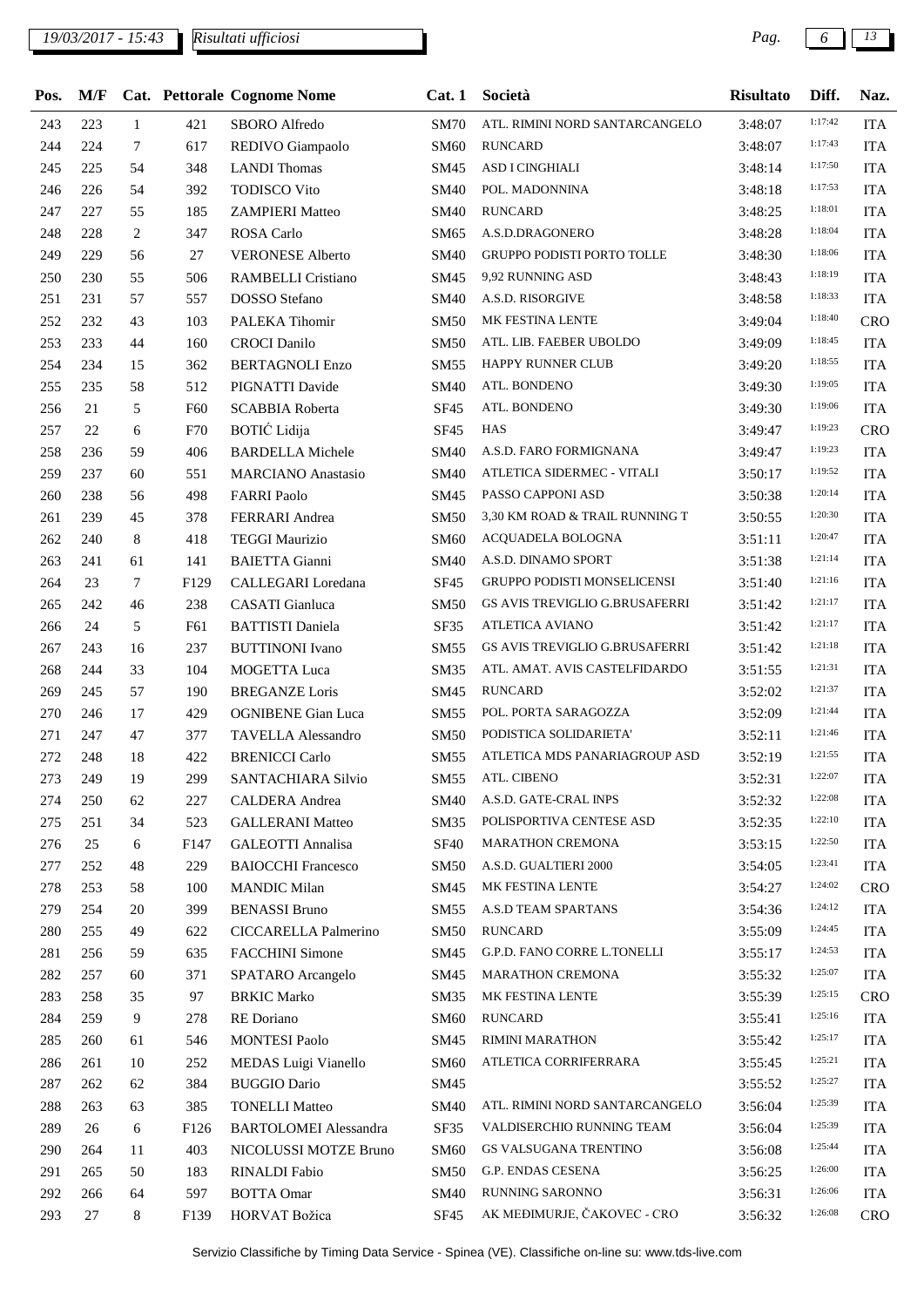| Pos. | M/F |                |      | <b>Cat. Pettorale Cognome Nome</b> | Cat.1            | Società                        | <b>Risultato</b> | Diff.   | Naz.         |
|------|-----|----------------|------|------------------------------------|------------------|--------------------------------|------------------|---------|--------------|
| 294  | 267 | 63             | 253  | <b>VOLPI</b> Andrea                | <b>SM45</b>      | ATLETICA CORRIFERRARA          | 3:56:47          | 1:26:23 | <b>ITA</b>   |
| 295  | 28  | $\tau$         | F118 | MAGNAGO Lisa                       | <b>SF40</b>      | RUNNING CLUB MARATONA DI ROMA  | 3:56:57          | 1:26:33 | <b>ITA</b>   |
| 296  | 268 | 65             | 514  | <b>GNESINI</b> Giacomo             | <b>SM40</b>      | <b>RUNCARD</b>                 | 3:57:09          | 1:26:44 | <b>ITA</b>   |
| 297  | 269 | 51             | 233  | <b>MANTOVANI Silvano</b>           | <b>SM50</b>      | A.S.D. ATLETICA LUPATOTINA     | 3:57:11          | 1:26:47 | <b>ITA</b>   |
| 298  | 270 | 52             | 156  | <b>GALLONI</b> Gian Mario          | <b>SM50</b>      | CITTADELLA 1592 PARMA          | 3:57:16          | 1:26:52 | <b>ITA</b>   |
| 299  | 271 | 36             | 404  | <b>BRUGNOLI Alessandro</b>         | SM <sub>35</sub> | A.S.D. DINAMO SPORT            | 3:57:23          | 1:26:59 | <b>ITA</b>   |
| 300  | 272 | 12             | 194  | <b>BENVENUTI Bruno</b>             | <b>SM60</b>      | G.P. ENDAS CESENA              | 3:57:33          | 1:27:08 | <b>ITA</b>   |
| 301  | 273 | 37             | 425  | FRIGNANI Fabio                     | <b>SM35</b>      | POL. PORTA SARAGOZZA           | 3:57:34          | 1:27:09 | <b>ITA</b>   |
| 302  | 274 | 53             | 342  | <b>BUSCO Pasqualino</b>            | <b>SM50</b>      | PICO RUNNERS                   | 3:57:35          | 1:27:10 | <b>ITA</b>   |
| 303  | 275 | 64             | 95   | CHILLA' Massimo                    | <b>SM45</b>      | ASD POD. LIPPO CALDERARA       | 3:57:37          | 1:27:13 | <b>ITA</b>   |
| 304  | 276 | 65             | 575  | <b>GUALTIERI</b> Andrea            | SM45             | POLISPORTIVA RUBIERA           | 3:57:44          | 1:27:20 | <b>ITA</b>   |
| 305  | 29  | 8              | F124 | COZZARI Marianna                   | <b>SF40</b>      | C.D.P. CIRC.DIP.PERUGINA       | 3:57:46          | 1:27:22 | <b>ITA</b>   |
| 306  | 30  | 9              | F128 | <b>BRICARELLO Martina</b>          | <b>SF40</b>      | <b>CRAL REGIONE PIEMONTE</b>   | 3:57:47          | 1:27:23 | <b>ITA</b>   |
| 307  | 277 | 21             | 630  | <b>MOLINARI Mauro</b>              | <b>SM55</b>      | PICO RUNNERS                   | 3:57:52          | 1:27:28 | <b>ITA</b>   |
| 308  | 31  | 7              | F111 | <b>BARNABE' Elena</b>              | SF35             | POLISPORTIVA ROSSETTA          | 3:57:54          | 1:27:30 | <b>ITA</b>   |
| 309  | 278 | 66             | 547  | <b>BOCCHINI Maurizio</b>           | SM45             | C.D.P. CIRC.DIP.PERUGINA       | 3:58:00          | 1:27:36 | <b>ITA</b>   |
| 310  | 279 | 67             | 424  | <b>CESARI</b> Gabriele             | SM45             | POL. PORTA SARAGOZZA           | 3:58:18          | 1:27:54 | <b>ITA</b>   |
| 311  | 280 | 68             | 58   | CAVAGGIONI Giovanni Battis         | SM45             | <b>G.P. VIRGILIANO</b>         | 3:58:20          | 1:27:55 | <b>ITA</b>   |
| 312  | 281 | 69             | 134  | <b>FABBRI Massimo</b>              | SM45             | ATLETICA CERVIA A.S.D.         | 3:58:27          | 1:28:02 | <b>ITA</b>   |
| 313  | 282 | 70             | 401  | MASCIARELLI Cristiano              | SM45             | <b>GS ATLETICA CAPOTERRA</b>   | 3:58:44          | 1:28:19 | <b>ITA</b>   |
| 314  | 283 | 54             | 282  | PETRONIO Carlo                     | <b>SM50</b>      | CITTADELLA 1592 PARMA          | 3:58:46          | 1:28:21 | <b>ITA</b>   |
| 315  | 284 | 55             | 610  | HAVAŠ Ladislav                     | <b>SM50</b>      | AK SLJEME, ZAGREB - CRO        | 3:58:57          | 1:28:32 | CRO          |
| 316  | 32  | 9              | F71  | <b>BERTARELLI Barbara</b>          | SF <sub>45</sub> | <b>TRAIL ROMAGNA</b>           | 3:58:57          | 1:28:33 | <b>ITA</b>   |
| 317  | 285 | 56             | 386  | <b>BONANNO</b> Sergio              | <b>SM50</b>      | PODISTICA SOLIDARIETA'         | 3:58:58          | 1:28:33 | <b>ITA</b>   |
| 318  | 286 | 71             | 538  | <b>BARBONE Daniele</b>             | <b>SM45</b>      | HAPPY RUNNER CLUB              | 3:59:05          | 1:28:40 | <b>ITA</b>   |
| 319  | 287 | 57             | 90   | MIAZZI Roberto                     | <b>SM50</b>      | <b>RUNCARD</b>                 | 3:59:11          | 1:28:46 | <b>ITA</b>   |
| 320  | 288 | 72             | 91   | GALESSO Vanni                      | SM45             | <b>RUNCARD</b>                 | 3:59:11          | 1:28:46 | <b>ITA</b>   |
| 321  | 289 | 73             | 536  | <b>MACCARI</b> Pietro              | SM45             | A.S.D.SIENARUNNERS             | 3:59:12          | 1:28:47 | <b>ITA</b>   |
| 322  | 290 | 22             | 149  | <b>GARBI</b> Roberto               | SM55             | GR.PODISTICO AVIS TAGLIO DI PO | 3:59:31          | 1:29:06 | <b>ITA</b>   |
| 323  | 291 | 58             | 56   | <b>RODO</b> Stefano                | <b>SM50</b>      | PUROSANGUE ATHLETICS CLUB      | 3:59:32          | 1:29:08 | <b>ITA</b>   |
| 324  | 292 | 59             | 603  | CELLETTI Alberto                   |                  | SM50 ATLETICA CORRIFERRARA     | 3:59:38          | 1:29:14 | $_{\rm ITA}$ |
| 325  | 293 | 60             | 447  | <b>MARCHETTI William</b>           | <b>SM50</b>      | CIRCOLO GHINELLI               | 3:59:39          | 1:29:14 | <b>ITA</b>   |
| 326  | 294 | 74             | 65   | PASETTO Italo                      | SM45             | G.M. SPORTING CLUB MONDADORI   | 3:59:47          | 1:29:22 | <b>ITA</b>   |
| 327  | 295 | 75             | 625  | <b>CHITI Paolo</b>                 | SM45             | ASD ATLETICA MELITO BOLOGNA    | 3:59:50          | 1:29:25 | <b>ITA</b>   |
| 328  | 296 | 76             | 157  | <b>RIPARI</b> Franco               | SM45             | MARATHON CREMONA               | 3:59:58          | 1:29:34 | <b>ITA</b>   |
| 329  | 33  | $\overline{4}$ | F115 | <b>BAESSO</b> Alice                | $\rm{SF}$        | <b>RUNCARD</b>                 | 4:00:25          | 1:30:00 | <b>ITA</b>   |
| 330  | 297 | 23             | 585  | <b>SANSONE Carmine</b>             | SM55             | TEAM MARATHON S.S.D.           | 4:00:27          | 1:30:02 | <b>ITA</b>   |
| 331  | 298 | 77             | 586  | <b>BOIANO</b> Roberto              | SM45             | A.S.D. MATESE RUNNING          | 4:00:31          | 1:30:06 | <b>ITA</b>   |
| 332  | 299 | 24             | 470  | FALCO Mauro                        | <b>SM55</b>      | ATLETICA VALPELLICE            | 4:00:51          | 1:30:26 | <b>ITA</b>   |
| 333  | 34  | 10             | F82  | VALENTINI Silvia                   | SF45             | A.S.D. DINAMO SPORT            | 4:01:00          | 1:30:35 | <b>ITA</b>   |
| 334  | 300 | 13             | 150  | PRONESTI Enzo                      | <b>SM60</b>      | MARCIATORI MOZZATESI           | 4:01:04          | 1:30:40 | <b>ITA</b>   |
| 335  | 301 | 25             | 106  | FRATANTONI Salvatore               | SM55             | G.P. CERVESE                   | 4:01:08          | 1:30:44 | <b>ITA</b>   |
| 336  | 35  | 5              | F25  | CAPATTI Alessandra                 | SF <sub>50</sub> | <b>RUNCARD</b>                 | 4:01:33          | 1:31:09 | <b>ITA</b>   |
| 337  | 302 | 26             | 32   | <b>CONFORTI</b> Gianpietro         | SM55             | ATL. REBO GUSSAGO              | 4:01:54          | 1:31:29 | <b>ITA</b>   |
| 338  | 303 | 3              | 250  | DEIANA Mirio                       | SM65             | <b>VERONA</b>                  | 4:02:04          | 1:31:39 | <b>ITA</b>   |
| 339  | 304 | 61             | 296  | GIOFFRE' Antonino                  | <b>SM50</b>      | POLISPORTIVA TORRILE           | 4:02:14          | 1:31:49 | <b>ITA</b>   |
| 340  | 305 | 62             | 570  | <b>GAUNA</b> Adrian                | <b>SM50</b>      | FRIESIAN TEAM                  | 4:02:44          | 1:32:19 | <b>ITA</b>   |
| 341  | 306 | 78             | 292  | <b>MARTINI</b> Claudio             | SM45             | <b>RUNCARD</b>                 | 4:02:50          | 1:32:26 | <b>ITA</b>   |
| 342  | 307 | 79             | 214  | PARMIGGIANI Valerio                | SM45             | G.P. AVIS SALA BOLOGNESE       | 4:03:22          | 1:32:57 | <b>ITA</b>   |
| 343  | 36  | 11             | F32  | PIERI Laura                        | SF <sub>45</sub> | <b>RUNCARD</b>                 | 4:03:32          | 1:33:07 | <b>ITA</b>   |
| 344  | 308 | 27             | 350  | CUOCO Giovanni                     | SM55             | AMICI DELLO SPORT BRIOSCO-MI   | 4:03:47          | 1:33:22 | <b>ITA</b>   |
|      |     |                |      |                                    |                  |                                |                  |         |              |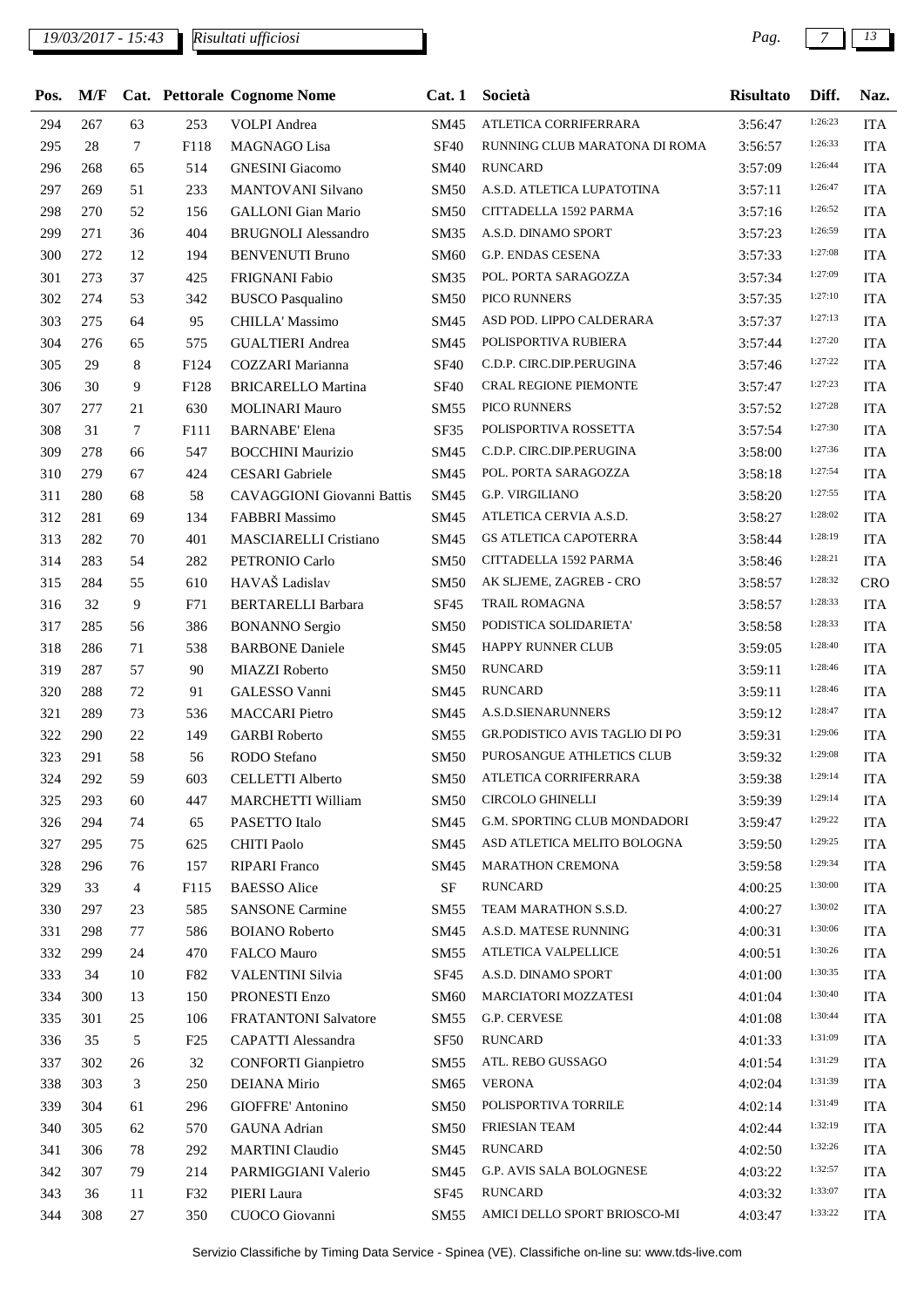## *19/03/2017 - 15:43 Pag. 8 13*

| Pos. | M/F |                 |                  | <b>Cat. Pettorale Cognome Nome</b> | Cat.1            | Società                               | <b>Risultato</b> | Diff.   | Naz.       |
|------|-----|-----------------|------------------|------------------------------------|------------------|---------------------------------------|------------------|---------|------------|
| 345  | 309 | 28              | 234              | <b>MUZZIOLI</b> Dino               | SM55             | S.G.LA PATRIA 1879 CARPI              | 4:04:29          | 1:34:05 | <b>ITA</b> |
| 346  | 310 | 63              | 564              | <b>DENTI</b> Daniele               | <b>SM50</b>      | ATLETICA DELTA                        | 4:05:37          | 1:35:12 | <b>ITA</b> |
| 347  | 37  | 12              | F97              | <b>TINTI</b> Maddalena             | SF45             | <b>RUNCARD</b>                        | 4:05:57          | 1:35:32 | <b>ITA</b> |
| 348  | 311 | 29              | 631              | <b>MASTROMATTEI Franco</b>         | <b>SM55</b>      | ASD BIONE TRAILERS TEAM               | 4:06:26          | 1:36:01 | <b>ITA</b> |
| 349  | 312 | 38              | 44               | RAJCEVIC Edo                       | <b>SM35</b>      | <b>RUNCARD</b>                        | 4:06:38          | 1:36:13 | CRO        |
| 350  | 313 | 80              | 73               | GAZZETTA Fabio                     | SM45             | GRUPPO PODISTI MONSELICENSI           | 4:07:24          | 1:37:00 | <b>ITA</b> |
| 351  | 314 | 14              | 636              | JAVOR Nedeljko                     | <b>SM60</b>      | <b>RUNCARD</b>                        | 4:07:30          | 1:37:06 | CRO        |
| 352  | 315 | 81              | 232              | <b>TALAMI</b> Giacomo              | SM45             | ASD LAVORATORI INTESA SANPAOLO        | 4:08:00          | 1:37:36 | <b>ITA</b> |
| 353  | 316 | 66              | 205              | <b>NISTRI</b> Alessio              | <b>SM40</b>      | CLUB SUPER MARATHON ITALIA            | 4:08:14          | 1:37:49 | <b>ITA</b> |
| 354  | 38  | 13              | F48              | MIOTTO Elisa                       | SF45             | <b>RUNCARD</b>                        | 4:08:22          | 1:37:57 | <b>ITA</b> |
| 355  | 39  | 6               | F24              | ĆUK VURNEK Branka                  | <b>SF50</b>      | NATJECATELJSKA ISKAZNICA              | 4:08:33          | 1:38:09 | CRO        |
| 356  | 317 | 82              | 441              | MARZOLA Gianpiero                  | SM45             | ATLETICA CORRIFERRARA                 | 4:08:34          | 1:38:10 | <b>ITA</b> |
| 357  | 318 | 15              | 29               | <b>SALIMBENE</b> Giorgio           | <b>SM60</b>      | ATLETICA FIRENZE MARATHON S.S.        | 4:08:44          | 1:38:19 | <b>ITA</b> |
| 358  | 319 | 30              | 638              | FIORELLI Stefano                   | SM55             | <b>COLLEMAR-ATHON CLUB</b>            | 4:09:06          | 1:38:41 | <b>ITA</b> |
| 359  | 320 | 64              | 307              | <b>IACONO</b> Andrea               | <b>SM50</b>      | <b>RUNCARD</b>                        | 4:09:24          | 1:39:00 | <b>ITA</b> |
| 360  | 321 | 31              | 98               | <b>HRNJAK</b> Perica               | SM55             | MK FESTINA LENTE                      | 4:09:34          | 1:39:10 | CRO        |
| 361  | 322 | 39              | 398              | MAMMINI Giovanni                   | <b>SM35</b>      | <b>RUNCARD</b>                        | 4:09:36          | 1:39:12 | <b>ITA</b> |
| 362  | 40  | 10              | F31              | <b>SCARNICCI Elisabetta</b>        | <b>SF40</b>      | <b>RUNCARD</b>                        | 4:10:05          | 1:39:40 | <b>ITA</b> |
| 363  | 323 | 83              | 260              | <b>LOMBARDI Francesco</b>          | SM45             | POL. MAGNA GRAECIA ASD CASSANO        | 4:10:11          | 1:39:47 | <b>ITA</b> |
| 364  | 324 | 65              | 256              | CANAZZA Daniele                    | <b>SM50</b>      | ATLETICA CORRIFERRARA                 | 4:10:25          | 1:40:01 | <b>ITA</b> |
| 365  | 325 | 40              | 619              | <b>BARTOLETTI Christian</b>        | SM35             | <b>GUBBIO RUNNERS</b>                 | 4:10:31          | 1:40:06 | <b>ITA</b> |
| 366  | 41  | $7\phantom{.0}$ | F81              | PREARO Stefania                    | <b>SF50</b>      | <b>SALCUS</b>                         | 4:10:33          | 1:40:09 | <b>ITA</b> |
| 367  | 326 | 67              | 351              | <b>ONGARO</b> Filippo              | <b>SM40</b>      | <b>SALCUS</b>                         | 4:10:34          | 1:40:09 | <b>ITA</b> |
| 368  | 327 | 66              | 360              | <b>CONTI</b> Stefano               | <b>SM50</b>      | POL. DIL. SANRAFEL                    | 4:10:34          | 1:40:10 | <b>ITA</b> |
| 369  | 42  | 8               | F122             | CESARI Maria Antonietta            | <b>SF50</b>      | <b>RUNCARD</b>                        | 4:10:36          | 1:40:11 | <b>ITA</b> |
| 370  | 43  | 5               | F <sub>109</sub> | PIERATTINI Veronica                | $\rm SF$         | POD. MISERICORDIA AGLIANESE 19        | 4:10:38          | 1:40:14 | <b>ITA</b> |
| 371  | 328 | 67              | 389              | <b>BACCINI</b> Luca                | <b>SM50</b>      | POD. MISERICORDIA AGLIANESE 19        | 4:10:39          | 1:40:14 | <b>ITA</b> |
| 372  | 329 | 68              | 388              | <b>BURANI Marco</b>                | <b>SM40</b>      | POD. MISERICORDIA AGLIANESE 19        | 4:10:39          | 1:40:15 | <b>ITA</b> |
| 373  | 44  | 8               | F108             | <b>BEONI</b> Letizia               | <b>SF35</b>      | POD. MISERICORDIA AGLIANESE 19        | 4:10:39          | 1:40:15 | <b>ITA</b> |
| 374  | 330 | 84              | 561              | <b>HALY Marcus</b>                 | SM45             | RAVENNA RUNNERS CLUB ASD              | 4:10:51          | 1:40:27 | <b>ITA</b> |
| 375  | 331 | 69              | 57               | <b>VALBONESI Marco</b>             | SM40             | <b>CORRI FORREST ASSOCIAZIONE SPO</b> | 4:11:22          | 1:40:58 | <b>ITA</b> |
| 376  | 45  | 1               | F65              | <b>SCHWARZ Marion</b>              | SF <sub>60</sub> | <b>RUNCARD</b>                        | 4:11:40          | 1:41:15 | <b>GER</b> |
| 377  | 46  | 1               | F67              | APICELLA Maria                     | <b>SF55</b>      | SPORTS CLUB MELEGNANO                 | 4:12:02          | 1:41:37 | <b>ITA</b> |
| 378  | 47  | 6               | F42              | <b>CORRADINI Eleonora Rachele</b>  | $\rm{SF}$        | <b>G.S. BANCARI ROMANI</b>            | 4:12:25          | 1:42:01 | <b>ITA</b> |
| 379  | 48  | $\tau$          | F41              | RACIOPPI Vanessa                   | $\rm SF$         | <b>G.S. BANCARI ROMANI</b>            | 4:12:25          | 1:42:01 | <b>ITA</b> |
| 380  | 332 | 70              | 632              | MINGANTI Lorenzo                   | <b>SM40</b>      | AMICA ASD - I SSSIAN                  | 4:12:27          | 1:42:02 | <b>ITA</b> |
| 381  | 333 | 71              | 80               | <b>MANNA</b> Luca                  | <b>SM40</b>      | PODISTICA SOLIDARIETA'                | 4:12:39          | 1:42:15 | <b>ITA</b> |
| 382  | 334 | 85              | 444              | RICCITELLI Enrico                  | SM45             | ATLETICA CORRIFERRARA                 | 4:13:12          | 1:42:48 | <b>ITA</b> |
| 383  | 335 | $\mathbf{1}$    | 289              | <b>RESCH Manfred</b>               | $\rm N/D$        |                                       | 4:13:14          | 1:42:49 | <b>AUT</b> |
| 384  | 336 | 72              | 505              | ZAGANELLI Enea                     | <b>SM40</b>      | POLISPORTIVA ROSSETTA                 | 4:13:20          | 1:42:56 | <b>ITA</b> |
| 385  | 337 | 68              | 476              | <b>BEVILACQUA Andrea</b>           | <b>SM50</b>      | ASD POD. LIPPO CALDERARA              | 4:13:42          | 1:43:18 | <b>ITA</b> |
| 386  | 338 | 86              | 166              | FERRI Claudio                      | SM45             | G.P. AVIS POL. MALAVICINA             | 4:13:56          | 1:43:32 | <b>ITA</b> |
| 387  | 49  | 9               | F84              | <b>AMBROSI</b> Chiara              | SF35             | GRUPPO PODISTI MONSELICENSI           | 4:13:58          | 1:43:34 | <b>ITA</b> |
| 388  | 339 | 32              | 433              | FENU Giuseppe                      | SM55             | RUNCARD                               | 4:14:12          | 1:43:48 | <b>ITA</b> |
| 389  | 340 | 73              | 272              | <b>BAGLI</b> Andrea                | <b>SM40</b>      | A.S.D. MISANO PODISMO                 | 4:14:16          | 1:43:52 | <b>ITA</b> |
| 390  | 341 | 74              | 271              | SENSOLI Gianluca                   | <b>SM40</b>      | A.S.D. MISANO PODISMO                 | 4:14:17          | 1:43:52 | <b>ITA</b> |
| 391  | 342 | 75              | 55               | <b>CERETTI</b> Andrea              | <b>SM40</b>      | MARCIATORI SAN GIORGIO                | 4:14:17          | 1:43:53 | <b>ITA</b> |
| 392  | 343 | 33              | 78               | <b>GALLERANI</b> Diego             | SM55             | RUNCARD                               | 4:14:20          | 1:43:56 | <b>ITA</b> |
| 393  | 344 | $\overline{4}$  | 286              | <b>MARTINI</b> Giovanni            | SM65             | RICCIONE CORRE                        | 4:15:00          | 1:44:35 | <b>ITA</b> |
| 394  | 50  | 8               | F40              | MONDINI Valeria                    | $\rm{SF}$        | <b>RUNCARD</b>                        | 4:15:36          | 1:45:12 | <b>ITA</b> |
| 395  | 345 | 16              | 355              | <b>CORINI Roberto</b>              | <b>SM60</b>      | ASD TEAM GRANAROLO                    | 4:16:00          | 1:45:35 | <b>ITA</b> |
|      |     |                 |                  |                                    |                  |                                       |                  |         |            |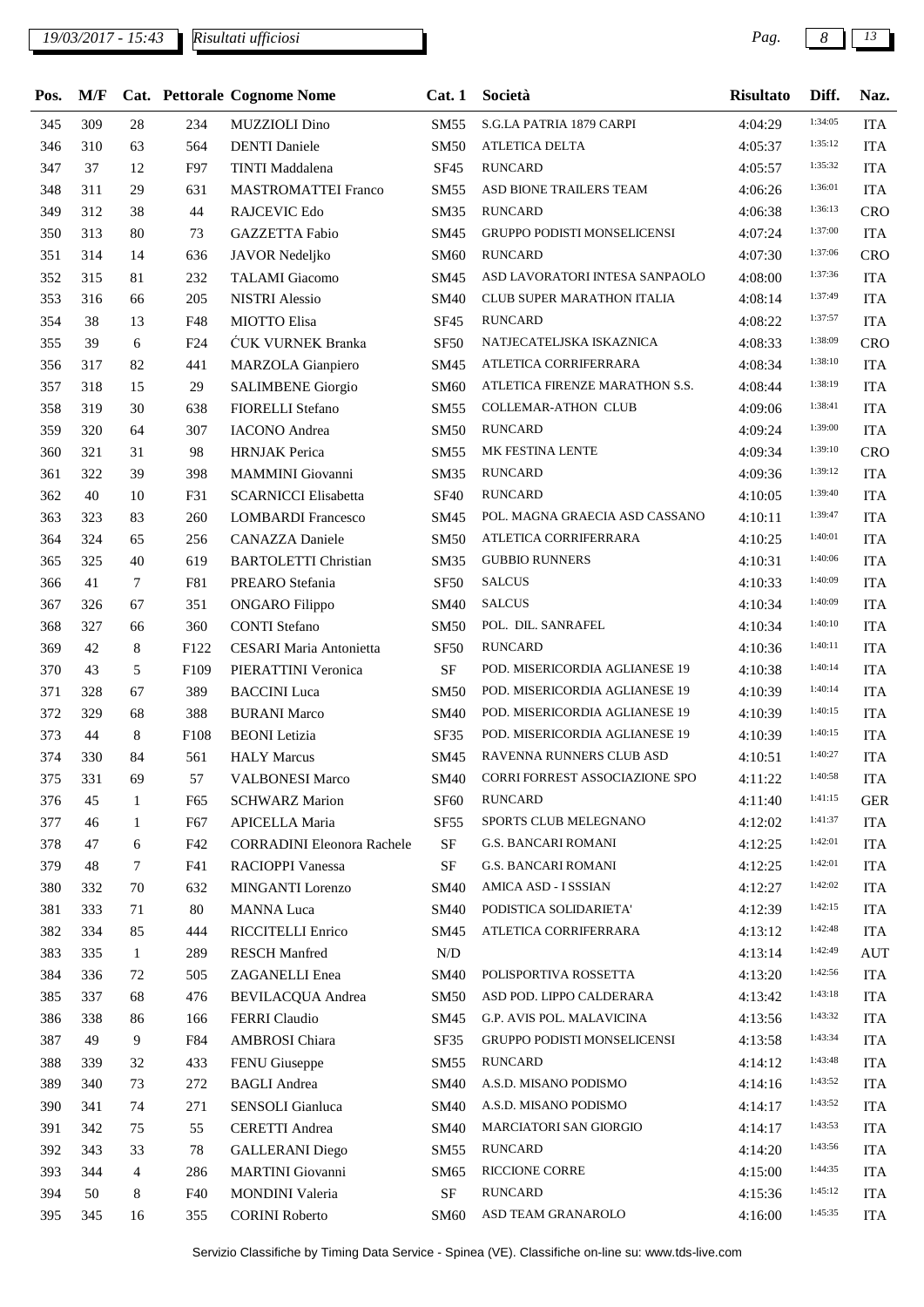## *19/03/2017 - 15:43 Pag. 9 13*

| Pos. | M/F |                |            | Cat. Pettorale Cognome Nome    | Cat.1            | Società                         | <b>Risultato</b> | Diff.   | Naz.       |
|------|-----|----------------|------------|--------------------------------|------------------|---------------------------------|------------------|---------|------------|
| 396  | 346 | 76             | 464        | <b>MELCHIORRE Ivano</b>        | <b>SM40</b>      | POL. PORTA SARAGOZZA            | 4:16:34          | 1:46:10 | <b>ITA</b> |
| 397  | 51  | 11             | F35        | <b>IVKOVIC</b> Melita          | <b>SF40</b>      | MK FESTINA LENTE                | 4:16:52          | 1:46:28 | <b>CRO</b> |
| 398  | 347 | 87             | 184        | <b>GRAZIANI</b> Michele        | SM45             | <b>RUNCARD</b>                  | 4:16:56          | 1:46:31 | <b>ITA</b> |
| 399  | 52  | 9              | <b>F88</b> | <b>GALLORINI</b> Santina       | <b>SF50</b>      | ASD LAVORATORI INTESA SANPAOLO  | 4:16:58          | 1:46:33 | <b>ITA</b> |
| 400  | 348 | 41             | 147        | FALSETTI Fabio                 | SM35             | <b>RUNCARD</b>                  | 4:17:05          | 1:46:40 | <b>ITA</b> |
| 401  | 53  | 14             | F43        | <b>BUFFOLINO Debora</b>        | SF45             | <b>RUNCARD</b>                  | 4:17:05          | 1:46:40 | <b>ITA</b> |
| 402  | 349 | 77             | 136        | <b>SOLDA' Marco</b>            | <b>SM40</b>      | LIBERI PODISTI PONTECCHIO       | 4:17:23          | 1:46:59 | <b>ITA</b> |
| 403  | 350 | 78             | 474        | MAZZILLI Andrea                | <b>SM40</b>      | RUN SPINEA RUN A.S.D.           | 4:17:23          | 1:46:59 | <b>ITA</b> |
| 404  | 351 | 79             | 501        | RENDANO Massimiliano           | <b>SM40</b>      | PASSO CAPPONI ASD               | 4:17:27          | 1:47:02 | <b>ITA</b> |
| 405  | 352 | 88             | 516        | MONTAGNANA Fabrizio            | SM45             | PASSO CAPPONI ASD               | 4:17:27          | 1:47:03 | <b>ITA</b> |
| 406  | 353 | 69             | 542        | <b>SOAVE Claudio</b>           | <b>SM50</b>      | ASD POD. LIPPO CALDERARA        | 4:17:34          | 1:47:10 | <b>ITA</b> |
| 407  | 354 | 22             | 540        | DAL CORSO Alberto              | ${\bf SM}$       | SPAK4 PADOVA                    | 4:17:42          | 1:47:18 | <b>ITA</b> |
| 408  | 355 | 34             | 211        | <b>REALI Paolo</b>             | <b>SM55</b>      | PODISTICA SOLIDARIETA'          | 4:17:54          | 1:47:29 | <b>ITA</b> |
| 409  | 356 | 5              | 531        | <b>GROTTO Antonio</b>          | SM65             | TEAM ITALIA ROAD RUNNERS        | 4:18:01          | 1:47:37 | <b>ITA</b> |
| 410  | 54  | 15             | F23        | <b>NIXON</b> Rosemary          | SF45             | <b>RUNCARD</b>                  | 4:18:04          | 1:47:40 | <b>GBR</b> |
| 411  | 357 | 89             | 439        | <b>CARIANI</b> Daniele         | SM45             | ATLETICA CORRIFERRARA           | 4:18:15          | 1:47:50 | <b>ITA</b> |
| 412  | 358 | 70             | 449        | FERLITO Natale Antonio         | <b>SM50</b>      | ATLETICA SCIUTO                 | 4:18:32          | 1:48:07 | <b>ITA</b> |
| 413  | 55  | $\overline{2}$ | F63        | DE NICOLAO Barbara             | <b>SF55</b>      | G.P. TURRISTI MONTEGROTTO       | 4:18:37          | 1:48:13 | <b>ITA</b> |
| 414  | 359 | 90             | 243        | <b>ASCARI</b> Lorenzo          | SM45             | POD. FINALE EMILIA              | 4:18:56          | 1:48:32 | <b>ITA</b> |
| 415  | 360 | 71             | 373        | <b>AVETTA Gianmario</b>        | <b>SM50</b>      | A.S.D. OLIMPIA RUNNERS          | 4:18:59          | 1:48:34 | <b>ITA</b> |
| 416  | 361 | 35             | 60         | <b>CHARLES Paul</b>            | <b>SM55</b>      | PEGASUS R.C.                    | 4:19:06          | 1:48:42 | <b>WAL</b> |
| 417  | 362 | 72             | 435        | <b>BUCCELLI Moreno</b>         | <b>SM50</b>      | <b>RUNCARD</b>                  | 4:19:32          | 1:49:07 | <b>ITA</b> |
| 418  | 363 | 73             | 437        | <b>BORGIANI</b> Andrea         | <b>SM50</b>      | <b>RUNCARD</b>                  | 4:19:42          | 1:49:18 | <b>ITA</b> |
| 419  | 364 | 91             | 633        | TASSINI Luigi                  | SM45             | <b>RUNCARD</b>                  | 4:20:00          | 1:49:35 | <b>ITA</b> |
| 420  | 365 | 36             | 210        | <b>BALDINI</b> Carlo           | <b>SM55</b>      | A.S.D. RISUBBIANI 2008          | 4:20:02          | 1:49:37 | <b>ITA</b> |
| 421  | 366 | 42             | 276        | <b>BERNARDI</b> Davide         | SM35             | <b>RUNCARD</b>                  | 4:20:17          | 1:49:52 | <b>ITA</b> |
| 422  | 367 | 92             | 616        | <b>BIGI</b> Manuele            | SM45             | <b>RUNCARD</b>                  | 4:20:20          | 1:49:56 | <b>ITA</b> |
| 423  | 368 | 93             | 215        | FERRUCCI Francesco             | SM45             | ASD MARATHON CLUB PISA          | 4:20:22          | 1:49:57 | <b>ITA</b> |
| 424  | 369 | 74             | 30         | <b>BARON</b> Nicola            | <b>SM50</b>      | <b>RUNCARD</b>                  | 4:20:30          | 1:50:06 | <b>ITA</b> |
| 425  | 370 | 80             | 612        | KOVAČEVIĆ Mihael               | SM40             | AK MEĐIMURJE, ČAKOVEC - CRO     | 4:21:29          | 1:51:04 | <b>CRO</b> |
| 426  | 371 | 75             | 594        | CISLAGHI Angelo                |                  | SM50 ATL. SAN MARCO U.S. ACLI   | 4:22:01          | 1:51:36 | <b>ITA</b> |
| 427  | 372 | 76             | 468        | PAGAN Massimo                  | SM50             | <b>BOOMERANG RUNNERS</b>        | 4:22:31          | 1:52:06 | <b>ITA</b> |
| 428  | 56  | 12             | F55        | <b>INTROCASO</b> Isabella      | <b>SF40</b>      | AMICI DELLO SPORT BRIOSCO-MI    | 4:23:13          | 1:52:49 | <b>ITA</b> |
| 429  | 373 | 37             | 242        | <b>BIAZZI</b> Andrea           | SM55             | G.P. CASALESE                   | 4:23:13          | 1:52:49 | <b>ITA</b> |
| 430  | 374 | 81             | 64         | CERVESATO Christian            | <b>SM40</b>      | PODISTI CORDENONS               | 4:23:14          | 1:52:50 | <b>ITA</b> |
| 431  | 375 | 77             | 513        | <b>GROSS Richard</b>           | <b>SM50</b>      | HAPPY RUNNER CLUB               | 4:23:14          | 1:52:50 | <b>ITA</b> |
| 432  | 376 | 23             | 607        | MALAVASI Mauro                 | SM               | 3,30 KM ROAD & TRAIL RUNNING T  | 4:23:58          | 1:53:33 | <b>ITA</b> |
| 433  | 377 | 78             | 218        | <b>GAMBAIANI Mauro</b>         | <b>SM50</b>      | PICO RUNNERS                    | 4:23:58          | 1:53:33 | <b>ITA</b> |
| 434  | 378 | 38             | 591        | NICOLINI Gabriele              | SM55             | <b>RUNCARD</b>                  | 4:24:10          | 1:53:46 | <b>ITA</b> |
| 435  | 379 | 82             | 74         | <b>JOJA</b> Dragan             | <b>SM40</b>      | MK FESTINA LENTE                | 4:25:07          | 1:54:43 | <b>CRO</b> |
| 436  | 57  | 10             | F106       | <b>ARIENTI Stefania Franca</b> | <b>SF50</b>      | G.S. AVIS - SEREGNO             | 4:26:01          | 1:55:37 | <b>ITA</b> |
| 437  | 58  | 11             | F107       | VALLIERI Maria Cristina        | <b>SF50</b>      | G.P. VIGARANESE                 | 4:26:11          | 1:55:46 | <b>ITA</b> |
| 438  | 380 | 79             | 110        | <b>ANDREOTTI Massimo</b>       | <b>SM50</b>      |                                 | 4:26:26          | 1:56:01 | <b>ITA</b> |
| 439  | 59  | 16             | F136       | CASELLI Gianna                 | SF <sub>45</sub> | POLISPORTIVA CENTESE ASD        | 4:27:19          | 1:56:54 | <b>ITA</b> |
| 440  | 381 | 17             | 609        | <b>EVACIC</b> Juraj            | SM60             | AK KOPRIVNICA - KOPRIVNICA -CRO | 4:27:24          | 1:57:00 | <b>CRO</b> |
| 441  | 382 | 80             | 472        | <b>ACCORDINI</b> Angelo        | <b>SM50</b>      | <b>G.P. ROMANI BIONDANI</b>     | 4:27:29          | 1:57:05 | <b>ITA</b> |
| 442  | 60  | 3              | F143       | <b>BENVENUTI Morena</b>        | SF <sub>55</sub> | <b>G.P. ROMANI BIONDANI</b>     | 4:27:30          | 1:57:05 | <b>ITA</b> |
| 443  | 61  | 12             | <b>F80</b> | LOMBARDI Tea                   | <b>SF50</b>      | GOLDEN CLUB RIMINI INTERNAT.    | 4:27:46          | 1:57:21 | <b>ITA</b> |
| 444  | 383 | 83             | 327        | FAGOTTO Massimiliano           | <b>SM40</b>      | LATIN MARATHON LOVERS           | 4:27:55          | 1:57:30 | <b>ITA</b> |
| 445  | 62  | 13             | F93        | <b>CAMELLINI</b> Alessandra    | <b>SF50</b>      | ATLETICA MDS PANARIAGROUP ASD   | 4:28:11          | 1:57:47 | <b>ITA</b> |
| 446  | 384 | 43             | 634        | <b>MERCATO</b> Antonio         | SM35             | A.S.D. MISANO PODISMO           | 4:28:12          | 1:57:47 | <b>ITA</b> |
|      |     |                |            |                                |                  |                                 |                  |         |            |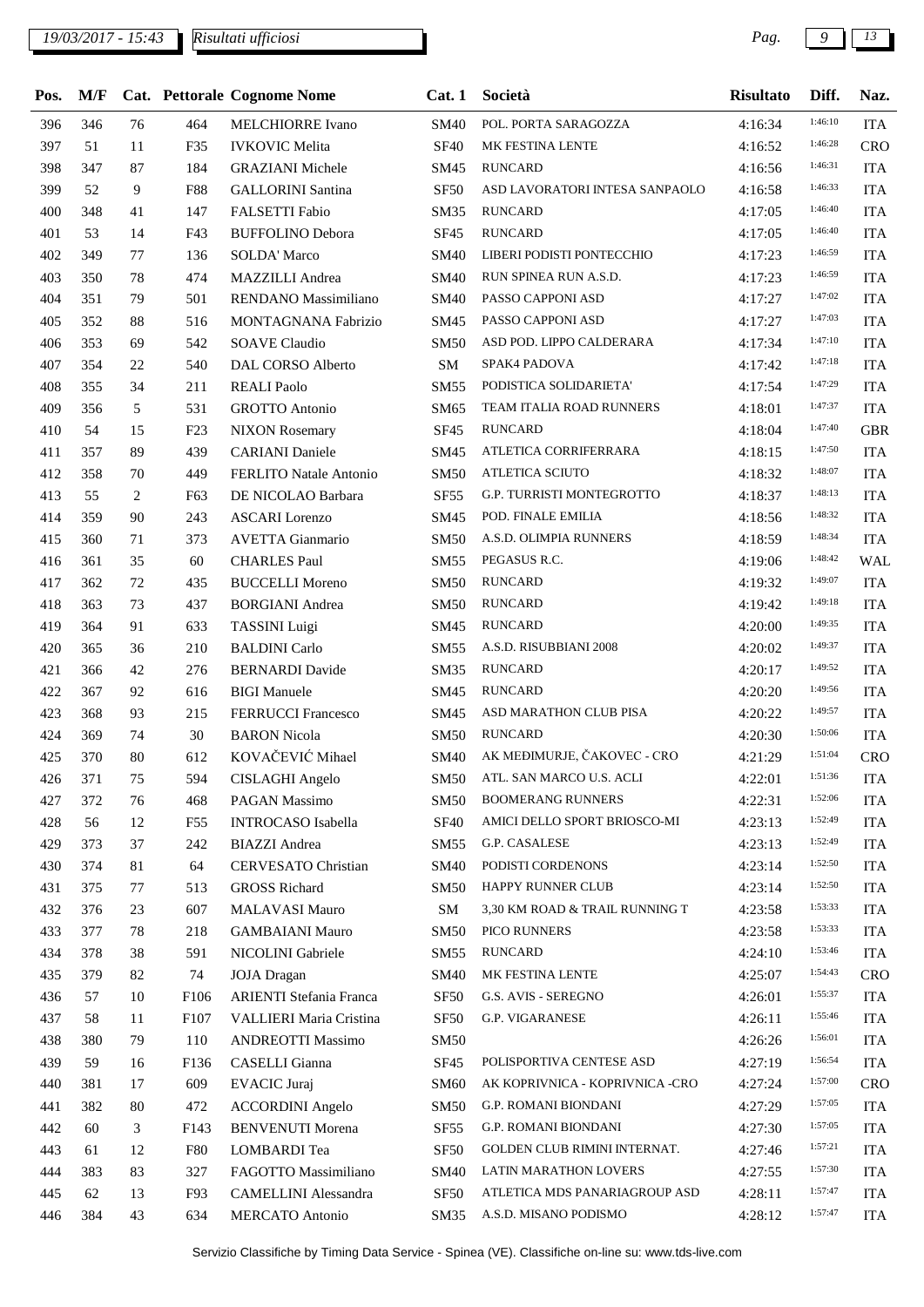| Pos. | M/F |        |                  | Cat. Pettorale Cognome Nome  | Cat.1            | Società                         | <b>Risultato</b> | Diff.   | Naz.       |
|------|-----|--------|------------------|------------------------------|------------------|---------------------------------|------------------|---------|------------|
| 447  | 385 | 81     | 545              | SPADA Alessandro             | <b>SM50</b>      | PFIZER ITALIA RUNNING TEAM      | 4:28:14          | 1:57:49 | <b>ITA</b> |
| 448  | 386 | 82     | 402              | <b>SARAGONI Massimo</b>      | <b>SM50</b>      | 9,92 RUNNING ASD                | 4:28:33          | 1:58:09 | <b>ITA</b> |
| 449  | 387 | 18     | 587              | LO BIANCO Carmine            | SM60             | <b>RUNCARD</b>                  | 4:28:43          | 1:58:19 | <b>ITA</b> |
| 450  | 388 | 83     | 589              | LEITA Andrea                 | <b>SM50</b>      | PODISMO BUTTRIO                 | 4:28:44          | 1:58:20 | <b>ITA</b> |
| 451  | 63  | 13     | F100             | <b>CARONNA Laura</b>         | <b>SF40</b>      | <b>RUNCARD</b>                  | 4:30:03          | 1:59:38 | <b>ITA</b> |
| 452  | 64  | 17     | F127             | <b>BECCHI</b> Serena         | SF45             | A.S.D. ATL. MARCIATORI MUGELLO  | 4:30:08          | 1:59:43 | <b>ITA</b> |
| 453  | 65  | 18     | F57              | CARLETTI Claudia             | <b>SF45</b>      | A.S.D. ATL. MARCIATORI MUGELLO  | 4:30:08          | 1:59:44 | <b>ITA</b> |
| 454  | 389 | 94     | 352              | <b>SFRISO</b> Andrea         | SM45             | <b>SALCUS</b>                   | 4:30:20          | 1:59:55 | <b>ITA</b> |
| 455  | 390 | 39     | 335              | <b>ONORATI Aldo</b>          | SM55             | NUOVA PODISTICA LATINA          | 4:30:20          | 1:59:56 | <b>ITA</b> |
| 456  | 391 | 84     | 265              | LEOPARDI BARRA Antonio       | <b>SM50</b>      | <b>BARLETTA SPORTIVA</b>        | 4:30:44          | 2:00:19 | <b>ITA</b> |
| 457  | 392 | 85     | 640              | <b>ROSSI</b> Paolo           | <b>SM50</b>      | POL. OLIMPIA VIGNOLA            | 4:30:47          | 2:00:22 | <b>ITA</b> |
| 458  | 393 | 86     | 302              | <b>JAOUICH Georg</b>         | <b>SM50</b>      | $\ldots$                        | 4:32:21          | 2:01:57 | SUI        |
| 459  | 394 | 44     | 324              | <b>GILLI</b> Rinaldo         | SM35             | ASD POD. LIPPO CALDERARA        | 4:32:27          | 2:02:03 | <b>ITA</b> |
| 460  | 66  | 4      | F78              | <b>GRILLI</b> Paola          | SF <sub>55</sub> | AMICI DELLA FATICA CESENA       | 4:32:40          | 2:02:16 | <b>ITA</b> |
| 461  | 395 | 40     | 391              | STRADA Antonio               | SM55             | <b>RUNCARD</b>                  | 4:32:54          | 2:02:30 | <b>ITA</b> |
| 462  | 396 | 6      | 356              | <b>TASSINARI Massimo</b>     | SM65             | GS AVIS TREVIGLIO G.BRUSAFERRI  | 4:33:29          | 2:03:04 | <b>ITA</b> |
| 463  | 397 | 19     | 525              | <b>SCARPANTE Stefano</b>     | SM60             | ASD TEAM GRANAROLO              | 4:33:50          | 2:03:26 | <b>ITA</b> |
| 464  | 398 | 24     | 532              | <b>DEMIRCHI</b> Gafar        | SM               | <b>RUNCARD</b>                  | 4:34:08          | 2:03:44 | <b>AZE</b> |
| 465  | 67  | 14     | F46              | <b>BASILIO Maria Carmela</b> | <b>SF40</b>      | <b>BARLETTA SPORTIVA</b>        | 4:34:18          | 2:03:54 | <b>ITA</b> |
| 466  | 399 | 95     | 167              | DE NICOLO Nicola             | SM45             | <b>BARLETTA SPORTIVA</b>        | 4:34:19          | 2:03:54 | <b>ITA</b> |
| 467  | 400 | 96     | 99               | <b>LATIN Krste</b>           | SM45             | MK FESTINA LENTE                | 4:34:46          | 2:04:21 | <b>CRO</b> |
| 468  | 401 | 87     | 112              | <b>IVANDIC</b> Ivica         | <b>SM50</b>      | MK FESTINA LENTE                | 4:34:46          | 2:04:22 | <b>CRO</b> |
| 469  | 402 | 25     | 48               | <b>ROSSI</b> Alessandro      | SM               | <b>RUNCARD</b>                  | 4:34:47          | 2:04:23 | <b>ITA</b> |
| 470  | 68  | 9      | F138             | CVITANIĆ Ana                 | SF               | AK VARAŽDIN, VARAŽDIN - CRO     | 4:35:41          | 2:05:17 | <b>CRO</b> |
| 471  | 403 | $\tau$ | 187              | <b>MAMMARELLA Cesare</b>     | SM65             | <b>RUNCARD</b>                  | 4:36:01          | 2:05:36 | <b>ITA</b> |
| 472  | 404 | 26     | 553              | <b>DOBORI</b> Nicholas       | SM               | ATLETICA SIDERMEC - VITALI      | 4:36:12          | 2:05:47 | <b>ITA</b> |
| 473  | 405 | 97     | 370              | PAGLIONE Enzo                | SM45             | <b>RUNCARD</b>                  | 4:36:54          | 2:06:30 | <b>ITA</b> |
| 474  | 69  | 15     | F148             | <b>TAMBURRINI Simona</b>     | <b>SF40</b>      | <b>ATLETICOM ASD</b>            | 4:37:10          | 2:06:45 | <b>ITA</b> |
| 475  | 406 | 98     | 606              | <b>CECCOTTI Paolo</b>        | SM45             | ASD RISORTI BUONCONVENTO        | 4:37:11          | 2:06:47 | <b>ITA</b> |
| 476  | 407 | 84     | 213              | PIAZZA Michele               | <b>SM40</b>      | <b>RUNCARD</b>                  | 4:37:19          | 2:06:54 | <b>ITA</b> |
| 477  | 408 | 41     | 212              | <b>CAVAZZOLI Franco</b>      |                  | SM55 G.P. ARCI GOODWIN          | 4:37:40          | 2:07:15 | <b>ITA</b> |
| 478  | 70  | 14     | F56              | PANZETTA Antonella           | SF50             | <b>LEVANTE USD</b>              | 4:37:40          | 2:07:16 | <b>ITA</b> |
| 479  | 409 | 88     | 560              | LOTTI Massimiliano           | <b>SM50</b>      | RAVENNA RUNNERS CLUB ASD        | 4:38:22          | 2:07:57 | <b>ITA</b> |
| 480  | 410 | 99     | 189              | <b>ANTOGNONI Paolo</b>       | SM45             | PODISTICA AVIS DERUTA           | 4:38:26          | 2:08:01 | <b>ITA</b> |
| 481  | 411 | 89     | 76               | PIFFANELLI Davide            | SM50             | <b>RUNCARD</b>                  | 4:38:40          | 2:08:15 | <b>ITA</b> |
| 482  | 412 | 90     | 284              | DE PADOVA Concetto           | <b>SM50</b>      | ATLETICA CORRIFERRARA           | 4:38:46          | 2:08:22 | <b>ITA</b> |
| 483  | 413 | 45     | 323              | PASTRELLO Walter             | SM35             | RUNCARD                         | 4:38:48          | 2:08:23 | <b>ITA</b> |
| 484  | 414 | 100    | 419              | <b>BAGAROLO Flavio</b>       | SM45             | <b>ASD ACTIVE</b>               | 4:38:48          | 2:08:24 | <b>ITA</b> |
| 485  | 415 | 101    | 528              | <b>COMASTRI Raoul</b>        | SM45             | PODISTICA PONTELUNGO BOLOGNA    | 4:38:49          | 2:08:24 | <b>ITA</b> |
| 486  | 416 | 102    | 527              | <b>BARBIERI</b> Gianmatteo   | SM45             | PERSICETANA PODISTICA           | 4:38:49          | 2:08:24 | <b>ITA</b> |
| 487  | 71  | 15     | F74              | <b>RAMPONI Neva</b>          | <b>SF50</b>      | POL. MONTE SAN PIETRO           | 4:38:49          | 2:08:24 | <b>ITA</b> |
| 488  | 72  | 16     | F94              | <b>GIACOMEL Carla</b>        | <b>SF50</b>      | A.S.D. MARCIACARATESI           | 4:39:04          | 2:08:39 | <b>ITA</b> |
| 489  | 73  | 19     | F <sub>141</sub> | TAGLIAVINI Cinzia            | SF <sub>45</sub> | PICO RUNNERS                    | 4:39:19          | 2:08:55 | <b>ITA</b> |
| 490  | 417 | 42     | 567              | <b>KUMARAKU Kristaq</b>      | SM55             | ATL. CIBENO                     | 4:41:00          | 2:10:35 | <b>ITA</b> |
| 491  | 418 | 2      | 453              | <b>LONGONI Emilio</b>        | <b>SM70</b>      | G.S. AVIS - SEREGNO             | 4:41:06          | 2:10:42 | <b>ITA</b> |
| 492  | 74  | 20     | F113             | <b>CHIERICI</b> Susanna      | <b>SF45</b>      | ATLETICA MDS PANARIAGROUP ASD   | 4:41:54          | 2:11:30 | <b>ITA</b> |
| 493  | 75  | 5      | F45              | MUSIGH Marina                | <b>SF55</b>      | <b>GRUPPO SPORTIVO NATISONE</b> | 4:42:17          | 2:11:53 | <b>ITA</b> |
| 494  | 419 | 85     | 520              | <b>FARAONE</b> Martino       | <b>SM40</b>      | <b>RUNCARD</b>                  | 4:42:20          | 2:11:55 | <b>ITA</b> |
| 495  | 420 | 8      | 576              | MALAVASI Paolo               | SM65             | 3,30 KM ROAD & TRAIL RUNNING T  | 4:42:32          | 2:12:07 | <b>ITA</b> |
| 496  | 76  | 17     | F33              | <b>BOSNIC Sandra</b>         | SF <sub>50</sub> | MK FESTINA LENTE                | 4:42:45          | 2:12:20 | <b>CRO</b> |
| 497  | 77  | 18     | F92              | <b>BORGATTI Milva</b>        | <b>SF50</b>      | POD. FINALE EMILIA              | 4:43:18          | 2:12:53 | <b>ITA</b> |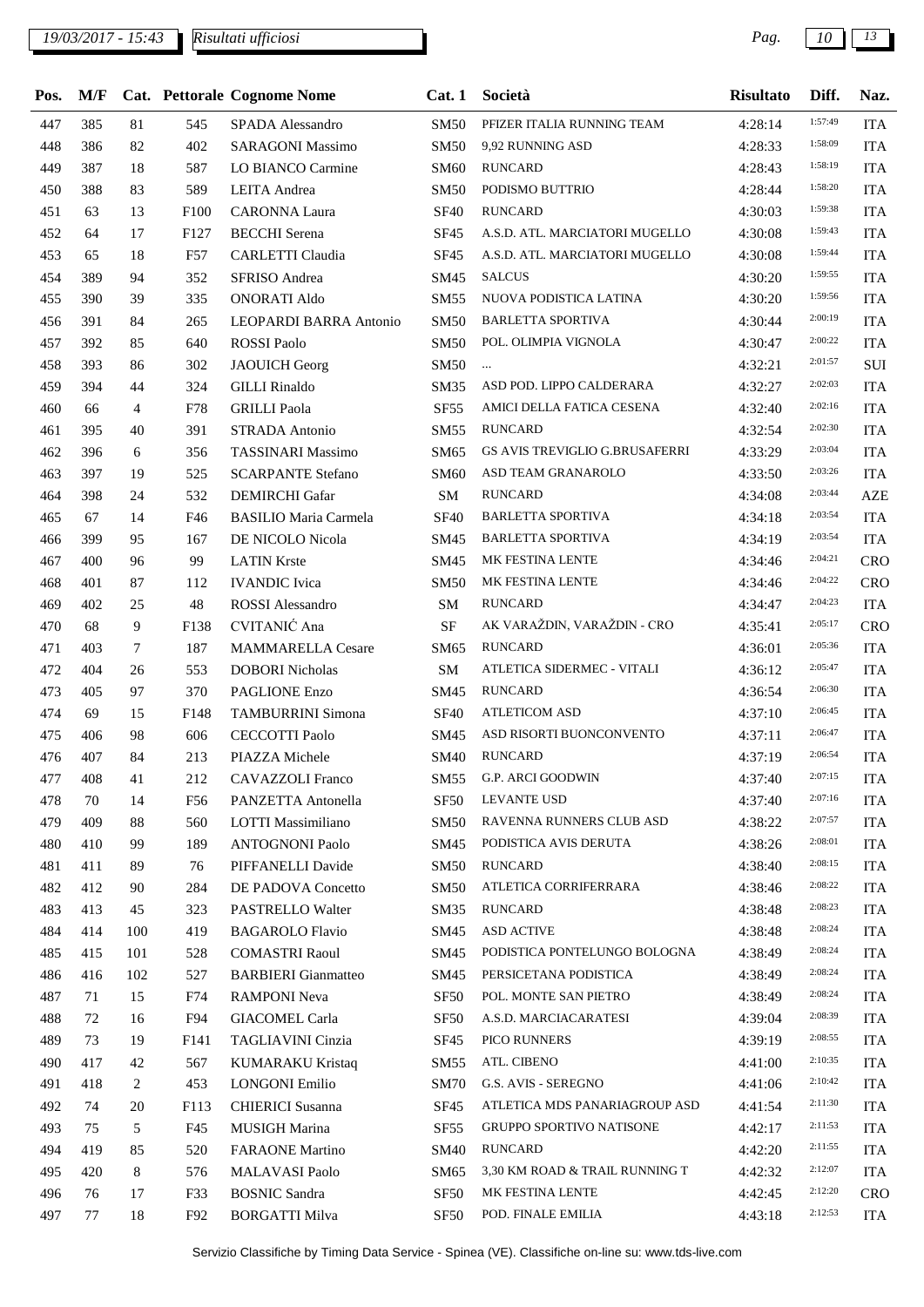## *19/03/2017 - 15:43 Pag. 11 13*

| Pos. | M/F |        |                  | Cat. Pettorale Cognome Nome                    | Cat.1            | Società                               | <b>Risultato</b> | Diff.   | Naz.       |
|------|-----|--------|------------------|------------------------------------------------|------------------|---------------------------------------|------------------|---------|------------|
| 498  | 421 | 20     | 415              | <b>BROCCOLO Vincenzo</b>                       | SM60             | A.S.D. JOLLY MOTORS                   | 4:43:29          | 2:13:04 | <b>ITA</b> |
| 499  | 422 | 21     | 461              | STRUPPA Filippo                                | <b>SM60</b>      | A.S. DILETT. POL. MARSALA DOC         | 4:43:33          | 2:13:09 | <b>ITA</b> |
| 500  | 78  | 19     | F52              | FRESCO Claire                                  | <b>SF50</b>      | <b>RUNCARD</b>                        | 4:43:34          | 2:13:10 | <b>GBR</b> |
| 501  | 79  | 6      | F86              | MORETTI Adonella                               | <b>SF55</b>      | A.S.P.A. BASTIA                       | 4:44:16          | 2:13:52 | <b>ITA</b> |
| 502  | 423 | 22     | 417              | <b>BORIOSI</b> Gualtiero                       | <b>SM60</b>      | <b>ACAR UNICREDIT</b>                 | 4:44:17          | 2:13:52 | <b>ITA</b> |
| 503  | 424 | 43     | 623              | FRENGUELLOTTI Mauro                            | SM55             | <b>GUBBIO RUNNERS</b>                 | 4:44:31          | 2:14:07 | <b>ITA</b> |
| 504  | 80  | 21     | F142             | MINELLI Claudia                                | <b>SF45</b>      | <b>GUBBIO RUNNERS</b>                 | 4:44:32          | 2:14:07 | <b>ITA</b> |
| 505  | 425 | 91     | 209              | <b>MORSELLI Claudio</b>                        | <b>SM50</b>      | PICO RUNNERS                          | 4:46:25          | 2:16:01 | <b>ITA</b> |
| 506  | 426 | 3      | 268              | ZERBINATI Libero                               | <b>SM70</b>      | PICO RUNNERS                          | 4:46:26          | 2:16:01 | <b>ITA</b> |
| 507  | 427 | 44     | 552              | <b>BISI Mario</b>                              | SM55             | UISP REGGIO EMILIA                    | 4:46:27          | 2:16:03 | <b>ITA</b> |
| 508  | 81  | 20     | F76              | <b>BELLIA</b> Patrizia                         | <b>SF50</b>      | A.S.D. GATE-CRAL INPS                 | 4:46:42          | 2:16:18 | <b>ITA</b> |
| 509  | 428 | 23     | 188              | DI LUZIO Antonio                               | SM60             | <b>RUNCARD</b>                        | 4:46:57          | 2:16:33 | <b>ITA</b> |
| 510  | 429 | 9      | 473              | PLONER Luigi                                   | SM65             | PIETRO MICCA BIELLA                   | 4:47:00          | 2:16:35 | <b>ITA</b> |
| 511  | 430 | 27     | 314              | <b>PLONER Pietro</b>                           | ${\bf SM}$       | PIETRO MICCA BIELLA                   | 4:47:00          | 2:16:35 | <b>ITA</b> |
| 512  | 431 | 46     | 481              | FAIELLA Matteo Luigi                           | SM35             | <b>URBAN RUNNERS</b>                  | 4:47:30          | 2:17:05 | <b>ITA</b> |
| 513  | 432 | 86     | 480              | <b>BANNO'</b> Giuseppe                         | <b>SM40</b>      | MISANO PODISMO                        | 4:47:30          | 2:17:05 | <b>ITA</b> |
| 514  | 82  | 21     | F103             | <b>FARRONATO Liliana</b>                       | <b>SF50</b>      | A.S.D. RUNNING EVOLUTION              | 4:47:30          | 2:17:05 | <b>ITA</b> |
| 515  | 433 | 103    | 478              | <b>SAPONI Simone</b>                           | SM45             | <b>RIMINI MARATHON</b>                | 4:47:30          | 2:17:06 | <b>ITA</b> |
| 516  | 434 | 47     | 484              | <b>GUIDI</b> Andrea                            | SM35             | 9,92 RUNNING ASD                      | 4:47:31          | 2:17:07 | <b>ITA</b> |
| 517  | 435 | 48     | 490              | <b>INFANTE Giuseppe</b>                        | SM35             | URBAN RUNNERS                         | 4:47:32          | 2:17:07 | <b>ITA</b> |
| 518  | 436 | 92     | 479              | <b>MIGANI Mirco</b>                            | <b>SM50</b>      | <b>MIRAMARE RUNNER</b>                | 4:47:32          | 2:17:07 | <b>ITA</b> |
| 519  | 83  | 10     | F102             | <b>COSTANTINI Delia</b>                        | SF35             | 9,92 RUNNING ASD                      | 4:47:34          | 2:17:09 | <b>ITA</b> |
| 520  | 437 | 49     | 491              | CASADEI Maurizio                               | SM35             | OLIMPIA NUOVA RUNNING A.S.D.          | 4:47:34          | 2:17:09 | <b>ITA</b> |
| 521  | 438 | 93     |                  |                                                | <b>SM50</b>      | <b>RIMINI MARATHON</b>                |                  | 2:17:10 | <b>ITA</b> |
| 522  | 439 | 104    | 477              | PINNA Antioco Luigi<br>PAGLIARANI Massimiliano |                  | <b>RIMINI MARATHON</b>                | 4:47:34          | 2:17:10 | <b>ITA</b> |
|      |     |        | 486              |                                                | SM45             | ASS. POL. SCANDIANESE                 | 4:47:34          | 2:17:10 |            |
| 523  | 440 | 94     | 489              | SARGOLINI Amedeo                               | <b>SM50</b>      | <b>RIMINI MARATHON</b>                | 4:47:35          | 2:17:11 | <b>ITA</b> |
| 524  | 441 | 87     | 485              | SACANNA Massimo                                | <b>SM40</b>      |                                       | 4:47:35          | 2:17:12 | <b>ITA</b> |
| 525  | 442 | 88     | 487              | <b>GAMBINI</b> Federico                        | <b>SM40</b>      | RIMINI MARATHON                       | 4:47:36          | 2:17:59 | <b>ITA</b> |
| 526  | 84  | $\tau$ | F112             | FACCHINI Marisa                                | SF <sub>55</sub> | POLISPORTIVA ROSSETTA                 | 4:48:23          | 2:19:46 | <b>ITA</b> |
| 527  | 443 | 105    | 35               | SAVIELLO Paolo                                 | SM45             | YOUNG RUNNING                         | 4:50:10          | 2:20:56 | <b>ITA</b> |
| 528  | 444 | 24     | 207              | MOSCARDINI William                             |                  | SM60 UISP REGGIO EMILIA               | 4:51:20          |         | <b>ITA</b> |
| 529  | 445 | 50     | 317              | DIDONNA Angelo                                 | SM35             | ATLETICA MDS PANARIAGROUP ASD         | 4:53:07          | 2:22:42 | <b>ITA</b> |
| 530  | 446 | 51     | 84               | <b>ANDERSON Scott</b>                          | SM35             | <b>RUNCARD</b>                        | 4:53:28          | 2:23:04 | <b>GBR</b> |
| 531  | 447 | 45     | 376              | RAGOGNA Giovanni                               | SM55             |                                       | 4:53:46          | 2:23:22 | <b>ITA</b> |
| 532  | 85  | 8      | F58              | REPETTI Wilma                                  | SF55             | <b>G.P. CASALESE</b>                  | 4:53:58          | 2:23:33 | <b>ITA</b> |
| 533  | 448 | 89     | 522              | <b>CIACCI</b> Gianpiero                        | SM40             | S.S.D.S. MENS SANA 1871               | 4:55:19          | 2:24:54 | <b>ITA</b> |
| 534  | 86  | 9      | F101             | VENTOSILLA SHAW Edith R                        | SF <sub>55</sub> | G.S. CAT SPORT ROMA                   | 4:55:36          | 2:25:12 | <b>ITA</b> |
| 535  | 449 | 106    | 502              | MELLONI Massimiliano                           | SM45             | A.S.D TEAM SPARTANS                   | 4:56:21          | 2:25:57 | <b>ITA</b> |
| 536  | 450 | 46     | 595              | PANCALDI Umberto                               | SM55             | <b>RUNCARD</b>                        | 4:56:44          | 2:26:20 | <b>ITA</b> |
| 537  | 87  | 10     | F85              | <b>BALO' Fabiana Daniela</b>                   | SF <sub>55</sub> | POL. DIL. SANRAFEL                    | 4:57:39          | 2:27:15 | <b>ITA</b> |
| 538  | 88  | 11     | F121             | CAROLI Maria Grazia                            | SF55             | <b>G.S. LENTI E VELOCI' RAIFFEISE</b> | 4:57:45          | 2:27:20 | <b>ITA</b> |
| 539  | 89  | 22     | F77              | <b>TONI</b> Cristina                           | <b>SF50</b>      | NUOVA PODISTICA LATINA                | 4:59:25          | 2:29:01 | <b>ITA</b> |
| 540  | 90  | 23     | F140             | COTTAFAVA Annita                               | SF <sub>50</sub> | <b>RUNCARD</b>                        | 4:59:31          | 2:29:06 | <b>ITA</b> |
| 541  | 451 | 47     | 220              | VALSECCHI Giovanni                             | <b>SM55</b>      | MARATHON CREMONA                      | 4:59:59          | 2:29:34 | <b>ITA</b> |
| 542  | 452 | 25     | 247              | <b>ANCORA Vito Piero</b>                       | SM60             | CUS PRO PATRIA MILANO                 | 5:01:26          | 2:31:01 | <b>ITA</b> |
| 543  | 91  | 11     | F99              | LODI Sandra                                    | SF35             | <b>RUNCARD</b>                        | 5:03:08          | 2:32:44 | <b>ITA</b> |
| 544  | 453 | 10     | 467              | CAROSELLA Federico                             | SM65             | ASD GRUPPO PODISTICO IL CRAMPO        | 5:03:53          | 2:33:28 | <b>ITA</b> |
| 545  | 454 | 48     | 301              | <b>GANZERLI</b> Ivano                          | SM55             | PICO RUNNERS                          | 5:03:59          | 2:33:34 | <b>ITA</b> |
| 546  | 455 | 26     | 294              | VIGOTTI Giampiero                              | <b>SM60</b>      | G.P. CASALESE                         | 5:07:38          | 2:37:13 | <b>ITA</b> |
| 547  | 456 | 11     | 24               | <b>GAMBELLI</b> Ferdinando                     | SM65             | S.E.F. STAMURA ANCONA A.S.D.          | 5:07:38          | 2:37:14 | <b>ITA</b> |
| 548  | 92  | 2      | F <sub>105</sub> | ZANABONI Maria Rita                            | SF <sub>60</sub> | AMICI DELLO SPORT BRIOSCO-MI          | 5:07:38          | 2:37:14 | <b>ITA</b> |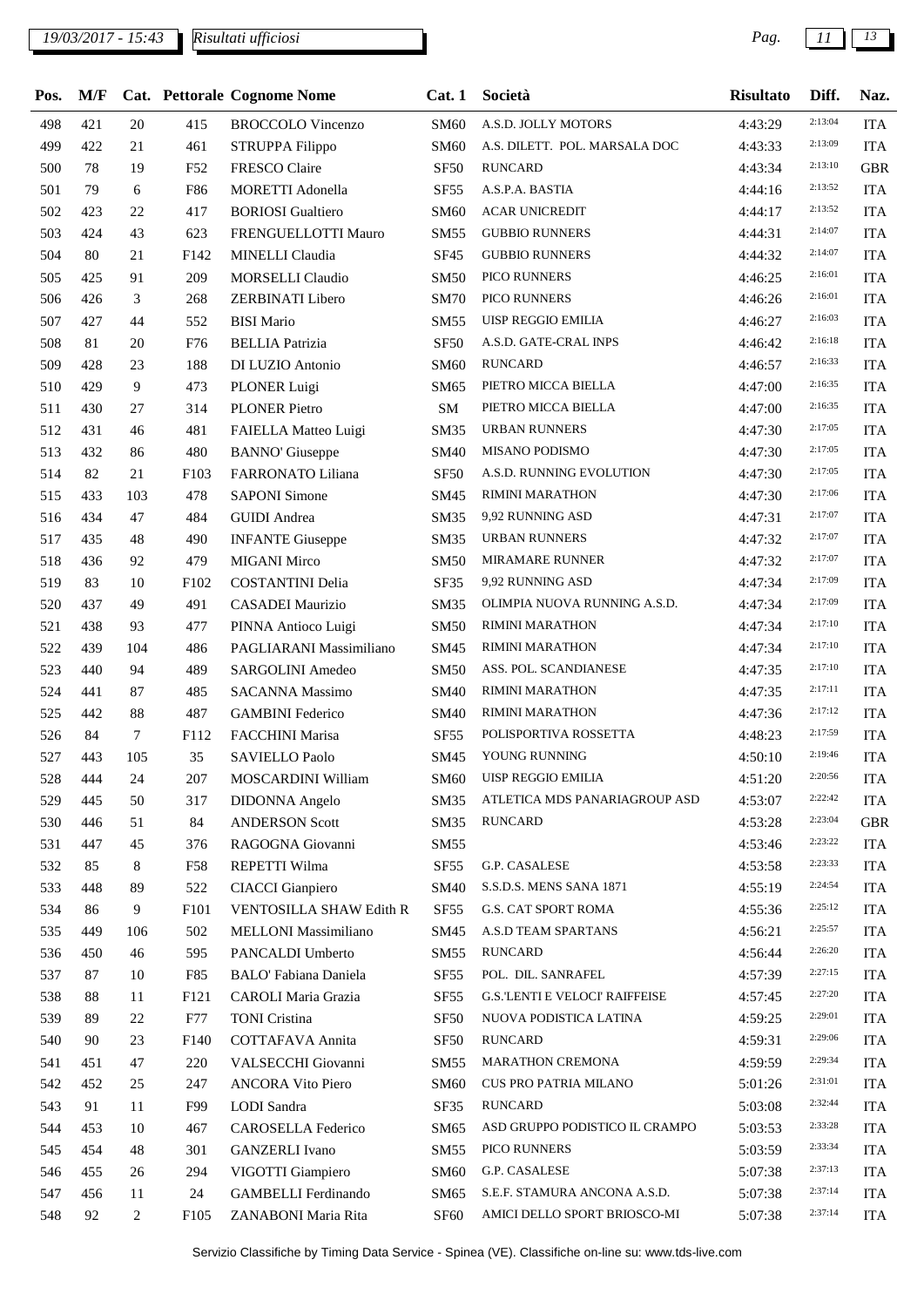| Pos. | M/F |              |                  | Cat. Pettorale Cognome Nome | Cat.1            | Società                           | <b>Risultato</b> | Diff.   | Naz.       |
|------|-----|--------------|------------------|-----------------------------|------------------|-----------------------------------|------------------|---------|------------|
| 549  | 457 | 95           | 22               | <b>FORTUNATO Michele</b>    | <b>SM50</b>      | <b>LOLLIAUTO ASD</b>              | 5:08:26          | 2:38:02 | <b>ITA</b> |
| 550  | 458 | 107          | 416              | DI SABATINO Giorgio         | SM45             | <b>RUNCARD</b>                    | 5:08:33          | 2:38:08 | <b>ITA</b> |
| 551  | 459 | 49           | 641              | FILONZI Giancarlo           | SM55             | ATL. AMAT. AVIS CASTELFIDARDO     | 5:09:08          | 2:38:44 | <b>ITA</b> |
| 552  | 460 | 90           | 624              | <b>DRAICCHIO Franco</b>     | SM40             | G.P. VALMISA                      | 5:09:09          | 2:38:44 | <b>ITA</b> |
| 553  | 461 | 108          | 488              | <b>MONTANARI Marco</b>      | SM45             | A.S.D. MISANO PODISMO             | 5:09:13          | 2:38:48 | <b>ITA</b> |
| 554  | 462 | 27           | 508              | FERRETTI Ermanno            | <b>SM60</b>      | G.P.A. LUGHESINA                  | 5:10:04          | 2:39:39 | <b>ITA</b> |
| 555  | 93  | 22           | F <sub>146</sub> | PICCOTTI Barbara            | SF45             | <b>GUBBIO RUNNERS</b>             | 5:10:50          | 2:40:26 | <b>ITA</b> |
| 556  | 94  | 24           | F51              | SERAFIN Mariantonia         | <b>SF50</b>      | ASSINDUSTRIA SPORT PADOVA         | 5:11:37          | 2:41:12 | <b>ITA</b> |
| 557  | 463 | 96           | 605              | DE SANTIS Mirco             | <b>SM50</b>      | UISP PROVINCIALE BOLOGNA          | 5:11:41          | 2:41:16 | <b>ITA</b> |
| 558  | 464 | 12           | 148              | <b>MARCHETTI Vincenzo</b>   | SM65             | S.S. TRIONFO LIGURE               | 5:12:03          | 2:41:39 | <b>ITA</b> |
| 559  | 95  | $\mathbf{1}$ | F26              | BRESSAN MURAI Veronice T    | <b>SF65</b>      | <b>RUNCARD</b>                    | 5:12:52          | 2:42:28 | <b>BRA</b> |
| 560  | 465 | 28           | 577              | <b>VACCARELLA Giancarlo</b> | SM60             | A.S. MEDITERRANEA                 | 5:14:04          | 2:43:39 | <b>ITA</b> |
| 561  | 466 | 2            | 598              | <b>ORTNER Erwin</b>         | N/D              |                                   | 5:14:55          | 2:44:31 | <b>AUT</b> |
| 562  | 467 | 109          | 257              | <b>GNACCARINI Massimo</b>   | SM45             | HAPPY RUNNER CLUB                 | 5:15:22          | 2:44:58 | <b>ITA</b> |
| 563  | 468 | 97           | 280              | CIACCIO Pierluigi           | <b>SM50</b>      | <b>RUNCARD</b>                    | 5:15:49          | 2:45:24 | <b>ITA</b> |
| 564  | 469 | 4            | 611              | <b>HORVAT Josip</b>         | <b>SM70</b>      | TK MARATHON 95 - VARAŽDIN - CRO   | 5:16:14          | 2:45:50 | <b>CRO</b> |
| 565  | 96  | 12           | F21              | SALVADOR Maria              | <b>SF55</b>      | <b>CLUB SUPER MARATHON ITALIA</b> | 5:16:34          | 2:46:09 | <b>ITA</b> |
| 566  | 97  | 12           | F39              | <b>CARRARO</b> Elena Anna   | SF35             | TIGER SPORT RUNNING TEAM ASD      | 5:20:24          | 2:49:59 | <b>ITA</b> |
| 567  | 470 | 29           | 201              | PINO Domenico               | SM60             | POL. MONTE SAN PIETRO             | 5:20:33          | 2:50:09 | <b>ITA</b> |
| 568  | 98  | 10           | F44              | <b>PARONI Mariasole</b>     | $\rm{SF}$        | RUNNERS SALO'                     | 5:20:33          | 2:50:09 | <b>ITA</b> |
| 569  | 471 | 28           | 50               | PINO Riccardo               | <b>SM</b>        | POL. MONTE SAN PIETRO             | 5:20:33          | 2:50:09 | <b>ITA</b> |
| 570  | 472 | 110          | 629              | <b>BIAGINI</b> Andrea       | SM45             | G.P. LA GUGLIA                    | 5:21:51          | 2:51:26 | <b>ITA</b> |
| 571  | 473 | 30           | 291              | <b>CAMATTARI Alvaro</b>     | SM60             | G.P. AVIS LOCATE DI TRIULZI       | 5:23:15          | 2:52:51 | <b>ITA</b> |
| 572  | 474 | 98           | 172              | CAPPELLI Giovanni           | <b>SM50</b>      | MARCIATORI MOZZATESI              | 5:24:06          | 2:53:41 | <b>ITA</b> |
| 573  | 475 | 31           | 507              | <b>ZOLI</b> Daniele         | SM60             | POD. AVIS FUSIGNANO               | 5:24:20          | 2:53:56 | <b>ITA</b> |
| 574  | 476 | 13           | 266              | <b>CALANDRA</b> Antonio     | SM65             | PICO RUNNERS                      | 5:24:35          | 2:54:11 | <b>ITA</b> |
| 575  | 477 | 32           | 254              | <b>PIRANI</b> Franco        | SM60             | POLISPORTIVA CENTESE ASD          | 5:27:13          | 2:56:49 | <b>ITA</b> |
| 576  | 99  | 25           | F89              | DI PIETRANTONIO Cristiana   | <b>SF50</b>      | GOLDEN CLUB RIMINI INTERNAT.      | 5:29:46          | 2:59:22 | <b>ITA</b> |
| 577  | 478 | 5            | 341              | <b>TAMBURINI</b> Giovanni   | <b>SM70</b>      | GOLDEN CLUB RIMINI INTERNAT.      | 5:29:47          | 2:59:22 | <b>ITA</b> |
| 578  | 479 | 6            | 241              | LICCARDI Mario              | <b>SM70</b>      | CLUB SUPERMARATHON ITALIA         | 5:29:47          | 2:59:22 | <b>ITA</b> |
| 579  | 480 | 50           | 333              | DI GREGORIO Enrico          |                  | SM55 NUOVA PODISTICA LATINA       | 5:31:15          | 3:00:51 | <b>ITA</b> |
| 580  | 100 | 23           | F137             | LILLO Luigina               | SF <sub>45</sub> | UISP PROVINCIALE BOLOGNA          | 5:31:49          | 3:01:24 | ITA        |
| 581  | 481 | 33           | 517              | SOLIA Fulvio Angelo         | <b>SM60</b>      | ASD MARATONA ALZHEIMER            | 5:34:20          | 3:03:56 | <b>ITA</b> |
| 582  | 482 | 34           | 543              | <b>LORENZONI</b> Ivan       | SM60             | POL. DIL. SANRAFEL                | 5:36:33          | 3:06:09 | <b>ITA</b> |
| 583  | 483 | 51           | 115              | TAVOLIERI Davide            | SM55             | POL. PORTO FUORI ALDINO           | 5:37:51          | 3:07:27 | <b>ITA</b> |
| 584  | 484 | 52           | 114              | <b>SCOCCHERA</b> Giuseppe   | SM55             | POD. SECONDO CASADEI              | 5:37:52          | 3:07:27 | <b>ITA</b> |
| 585  | 485 | 35           | 262              | SIMONAZZI Marco             | <b>SM60</b>      | ATL. BANCOLE                      | 5:38:13          | 3:07:48 | <b>ITA</b> |
| 586  | 486 | 52           | 318              | <b>LOLLI</b> Daniele        | SM35             | G.S. LAMONE                       | 5:38:59          | 3:08:35 | <b>ITA</b> |
| 587  | 487 | 53           | 245              | <b>BENELLI Marco</b>        | SM35             | G.S. LAMONE                       | 5:39:06          | 3:08:42 | <b>ITA</b> |
| 588  | 101 | 13           | F66              | HUYNH Thi Lang              | SF <sub>55</sub> | <b>RUNCARD</b>                    | 5:41:27          | 3:11:02 | <b>ITA</b> |
| 589  | 488 | 36           | 496              | POLIDORI Alfio              | <b>SM60</b>      | RICCIONE CORRE                    | 5:42:39          | 3:12:15 | <b>ITA</b> |
| 590  | 489 | 14           | 31               | <b>BUZZO Salvatore</b>      | SM65             | CLUB SUPERMARATHON ITALIA         | 5:42:45          | 3:12:21 | ITA        |
| 591  | 102 | 3            | F <sub>145</sub> | RASICCI Adele               | SF <sub>60</sub> | ATL. BONDENO                      | 5:45:03          | 3:14:39 | <b>ITA</b> |
| 592  | 490 | 15           | 145              | <b>VECERRICA Guido</b>      | SM65             | ATLETICA CIVITANOVA               | 5:56:19          | 3:25:54 | <b>ITA</b> |
| 593  | 491 | 37           | 255              | PEROTTO Luciano             | <b>SM60</b>      | NUOVA PODISTICA LATINA            | 5:56:19          | 3:25:55 | <b>ITA</b> |
| 594  | 492 | 99           | 222              | <b>BUSSA Vito</b>           | <b>SM50</b>      | AMICI DELLO SPORT BRIOSCO-MI      | 5:59:05          | 3:28:40 | <b>ITA</b> |
| 595  | 103 | 4            | F59              | GAVAZZENI Giovanna Carla    | SF <sub>60</sub> | CLUB PANTERA ROSA                 | 6:05:05          | 3:34:41 | <b>ITA</b> |
| 596  | 493 | 38           | 231              | <b>BLO</b> Vainer           | <b>SM60</b>      | HAPPY RUNNER CLUB                 | 6:10:37          | 3:40:12 | <b>ITA</b> |
|      |     |              |                  |                             |                  |                                   |                  |         |            |